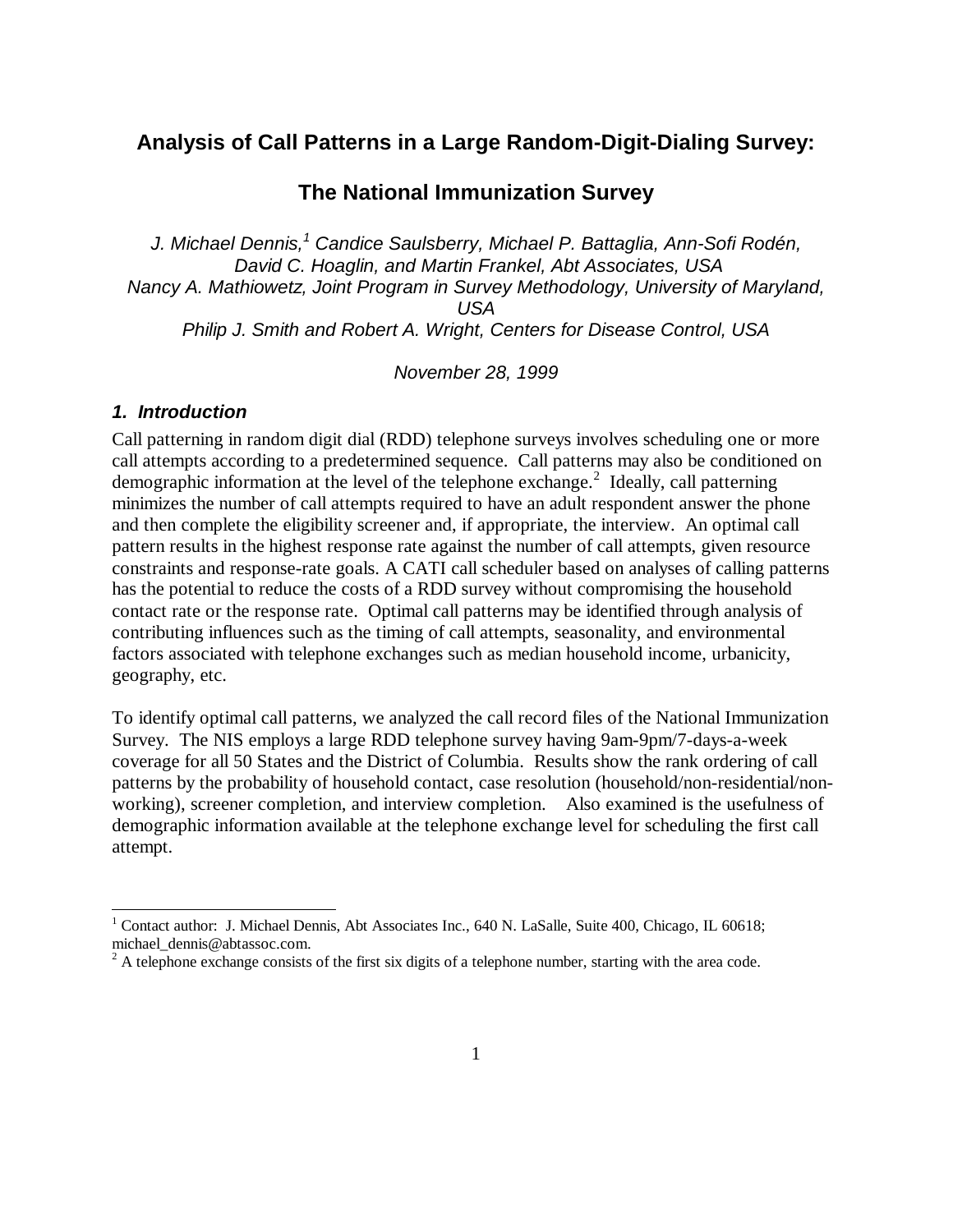#### *2. General Information about the National Immunization Survey*

Sponsored by the National Immunization Program and the National Center for Health Statistics (both of the Centers for Disease Control and Prevention), the NIS provides rolling four-quarter estimates of vaccination coverage for children ages 19-35 months for each of the 78 Immunization Action Plan (IAP) areas. The 78 IAP areas are geographical areas defined by the 50 states and 28 selected metropolitan areas (Ezzati-Rice et al., 1995). The sample of telephone numbers for each of the 78 IAP areas requires separate monitoring because each IAP area displays unique characteristics in terms of household eligibility and response rates.

In operation continuously since 1994, the NIS uses a list-assisted random-digit dialing telephone survey of households having age-eligible children and a provider record check study that validates self-report data on children for whom consent has been obtained during the RDD interview. Sample preparation involves prescreening for non-working and known business numbers using the GENESYS system (Marketing Systems Group). Households having children between the ages of 19 and 35 months are eligible for the interview. Exhibit 1 shows an overview of the RDD data collection process.



**Exhibit 1: Overview of the RDD Data Collection Process for the NIS**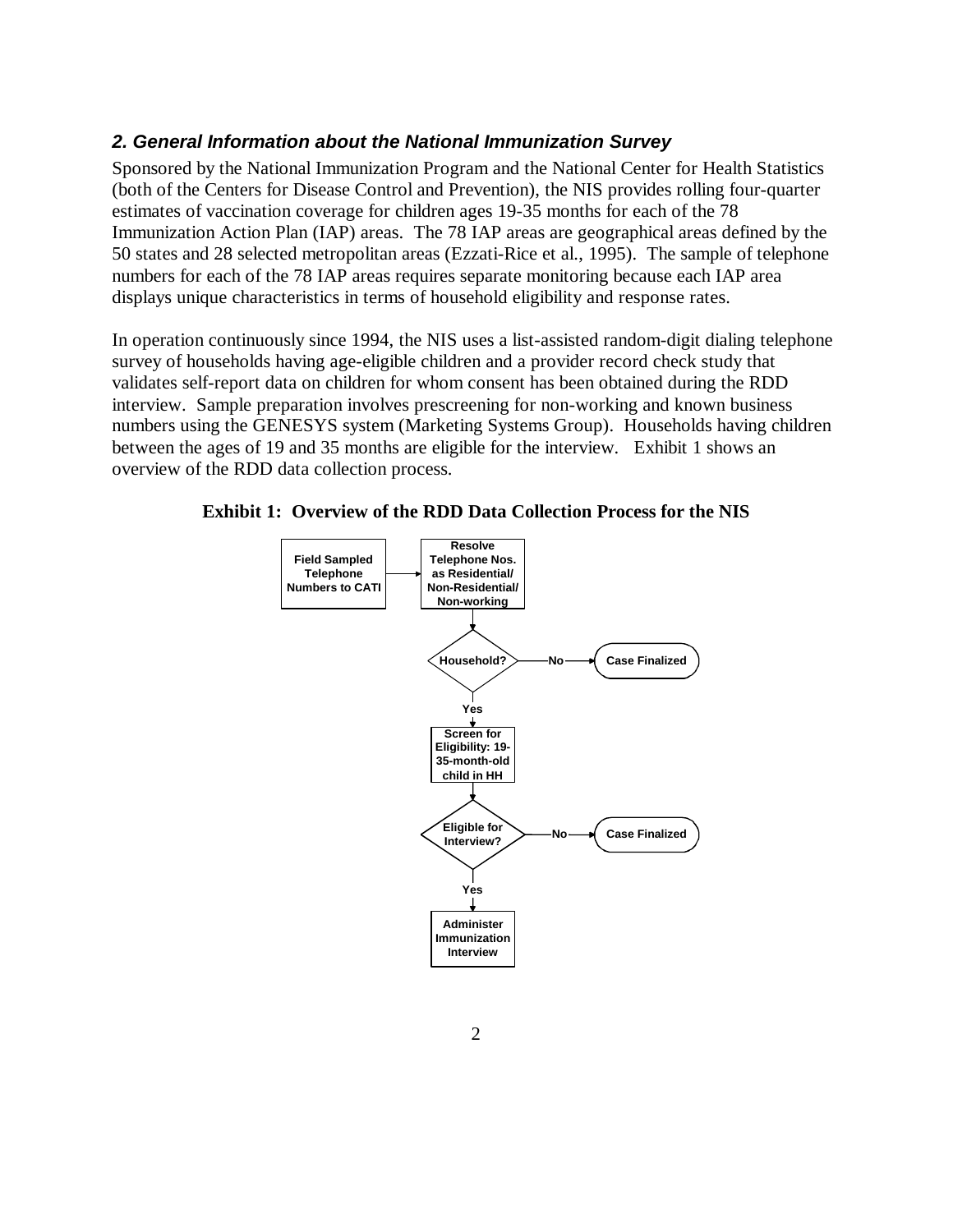The sample management and call scheduling systems used on the NIS reflect the requirement to separately monitor each of the 78 IAP area samples (Buckley 1998). In addition, the systems reflect the large scale of the RDD study and the fixed quarter-based schedule for providing vaccination coverage estimates. The scale of the study in large measure is the result of the relatively low eligibility rate (less than 5% of screened households have age-eligible children). To complete approximately 35,000 interviews a year, the NIS places about 12 million calls to 1.9 million telephone numbers, screening approximately 1,000,000 households. These efforts require the preparation of more than 600,000 sample telephone numbers per quarter. To conduct the calling, a very large interviewing staff and numerous telephone supervisors are dedicated to RDD telephone production.

Below are some of the key indicators of the telephone data collection process.<sup>3</sup> The mean number of call attempts is 4.95 calls per fielded case, 3.1 calls to contact a household, 3.4 calls to complete an eligibility screen, and 5.6 calls to obtain an interview. By the 5th call attempt, 69% of interviews are completed; by the 10th attempt, 86%; by the 25th, 97.6% of interviews are completed (Dennis, 1999).

## *3. Previous Research on Optimal Call Patterns in RDD Surveys*

Calling patterns optimizing on the rate of household contact were analyzed using NIS data by Massey et al. (1996). The research in this paper was based on a population-based estimate of the percentage of sampled telephone numbers that are household numbers. Massey's research on NIS call patterns led to the present NIS CATI scheduler and to the call patterns observed in the data used for the present paper. Consequently, the relatively narrow variation among the call patterns seen in the results is in part a reflection of Massey's research since his main findings were used for programming the NIS CATI call scheduler.

Kulka and Weeks (1988) provide a sophisticated conditional probability approach based on a RDD sample of approximately 190,000 telephone numbers. Kulka and Weeks found that weekday evenings had the best contact rates on first call and second call attempts, except when the first call is also made during weekday evenings.

#### *4. Data Sources*

The data sources for this research are based on work conducted on the National Immunization Survey for data collection quarters Q4/1996 through Q3/1997. The data sources are the study's

 $3$  For NIS data collection quarters Q4/1996-Q3/1997.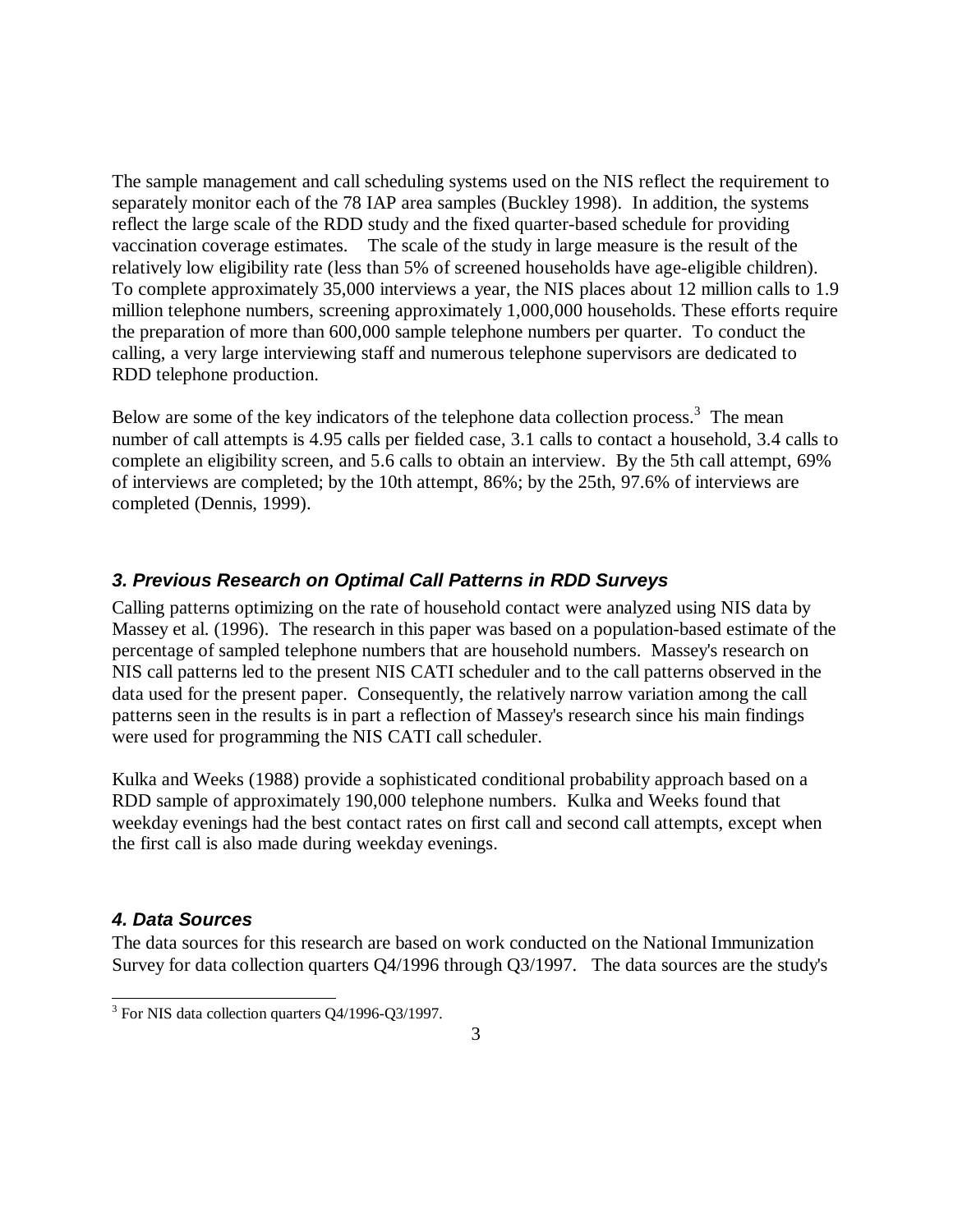electronic record of calls and Census information available at the level of the telephone exchange.

- *Record of Calls.* A summary file was created fully describing the call history results of each sampled telephone number (1.7 million) fielded during Q4/1996-Q3/1997. Approximately 9.5 million call attempt records were synthesized to create the file. This file contains variables for the day of week/time of day cell and the outcome of the first three dial attempts as well as the same information for the last dial attempt. The file also indicates the dial attempt number for which each case was first contacted (households only), resolved, screened, and interviewed and also records each incurred refusal.
- *Census Data.* Each quarter, the NIS sample frame vendor, Marketing Systems Group, Inc., supplies updated Census zip code information mapped to the telephone exchanges that are included in the NIS sampling frame. A file was created having a record (133,962) for each telephone exchange in the sampling frames used for the quarters Q4/1996-Q3/1997. Three sample frames were used to create the sample for those quarters; therefore, there are at most three records containing Census information for a given exchange. We constructed the file such that when the geographical definition of a telephone exchange changes, the Census information for telephone numbers within that exchange also changes. Approximately 85% of the available exchanges are drawn into the sample each quarter. The data are used to create exchange-level variables for MSA status, median household income, and other demographic characteristics.

# *5. Discussion of Analytical Methods*

The methods employed for the results presented in this paper involve, first, characterizing call outcomes for the first, second, and third call attempts for all cases in the record of calls file. The timing of the call attempts are then coded using a 28-cell, day of week/time of day classification scheme based on the following segments for each day of the week (respondent local time): 9amnoon; noon-4pm; 4pm-6pm; 6pm-9pm. The NIS does not have information on the utility of placing calls after 9pm.<sup>4</sup>

Exhibit 2 shows the time cells that are included in the single-call analyses. The average sample size for the included time cells is almost 93,000 "first-time-in" cases. The range is from 10,000 to 201,000. A cut-off of 10,000 cases is used to assure adequate sample size for the first-call analyses.

<sup>&</sup>lt;sup>4</sup> Other research firms may have protocols that allow for calling after 9pm respondent local time. The NIS does not place calls after this time unless the respondent has requested an appointment.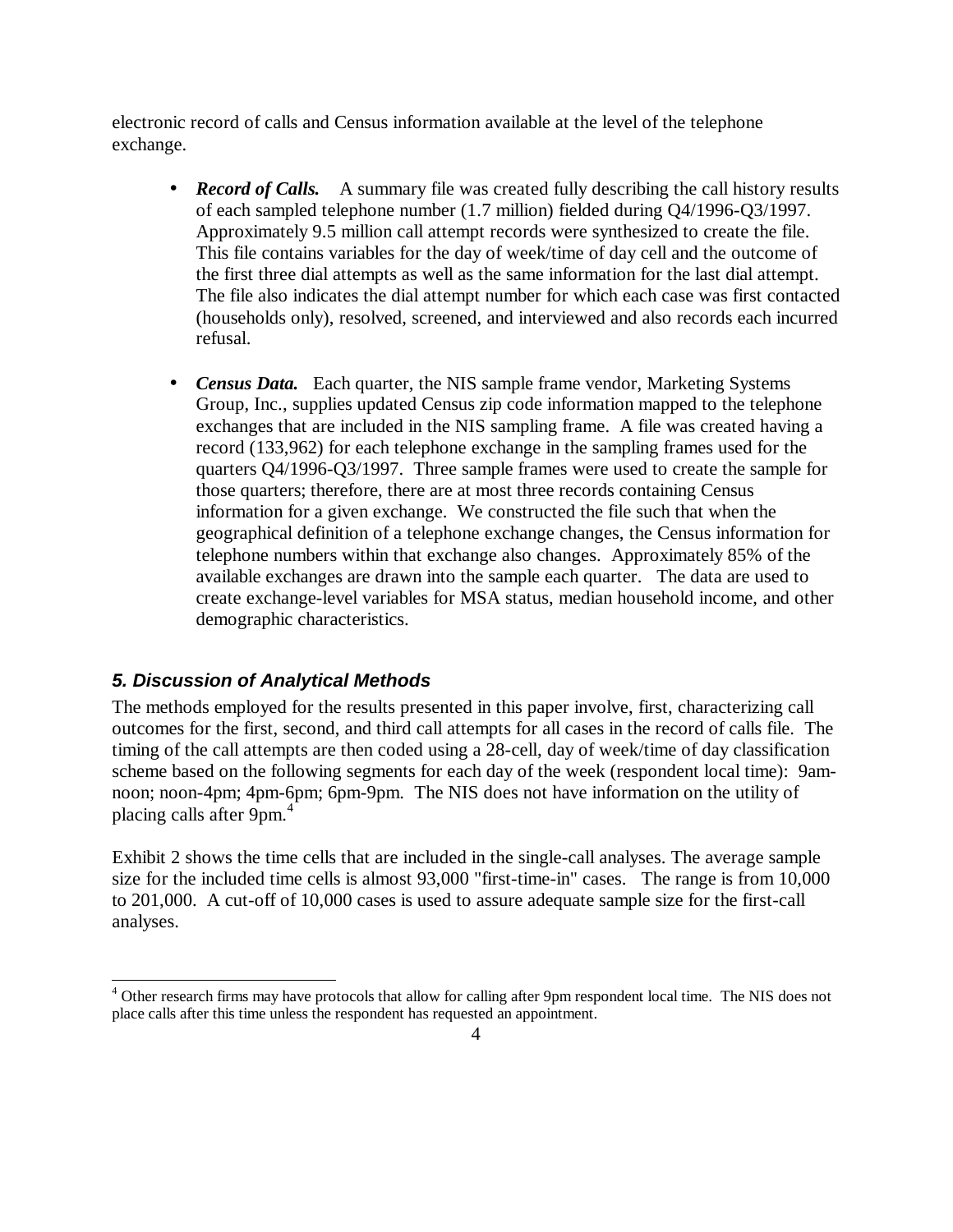| <b>RESPONDENT</b><br><b>LOCAL TIME</b> | <b>SUN</b> | <b>MON</b> | TUE | <b>WED</b> | <b>THU</b> | <b>FRI</b> | <b>SAT</b> |
|----------------------------------------|------------|------------|-----|------------|------------|------------|------------|
| 9AM-NOON                               |            |            |     |            |            |            |            |
| NOON-4PM                               |            |            |     |            |            |            |            |
| $\sqrt{4PM-6PM}$                       |            |            |     |            |            |            |            |
| <b>6PM-9PM</b>                         |            |            |     |            |            |            |            |

**Exhibit 2: Time Cells Used (Blue) and Excluded (White) in the First-Call Analyses<sup>5</sup>**

All call attempts were also classified by call outcome as follows :

• *Household Contact/Non-Contact.* A *contact* is defined as a contact with an actual adult respondent (i.e., excluding answering machines) in a known household. Contacts with non-residential sample are excluded.

Household Contact Rate = Number of Cases Resolved As Households by Speaking with Adult Number of Cases Fielded

• *Resolved/Not Resolved.* A case is *resolved* when an interviewer determines that the sampled telephone number is associated with a household, non-residential unit, or is out of scope (e.g., a non-working phone number).

Resolution Rate  $=$ Number of Cases Resolved as Households, Business or Non-working Number of Cases Fielded

• *Screener Completed/Not Completed.* A case resolved to be a household is successfully *screened* when the household is determined to be eligible or ineligible for the interview.

 $5$  Certain time cells are excluded because the number fielded of first-dial cases is fewer than 10,000: all seven days from 9am-Noon; Friday Noon-4pm; Friday 4-6pm; and Sunday 4-6pm.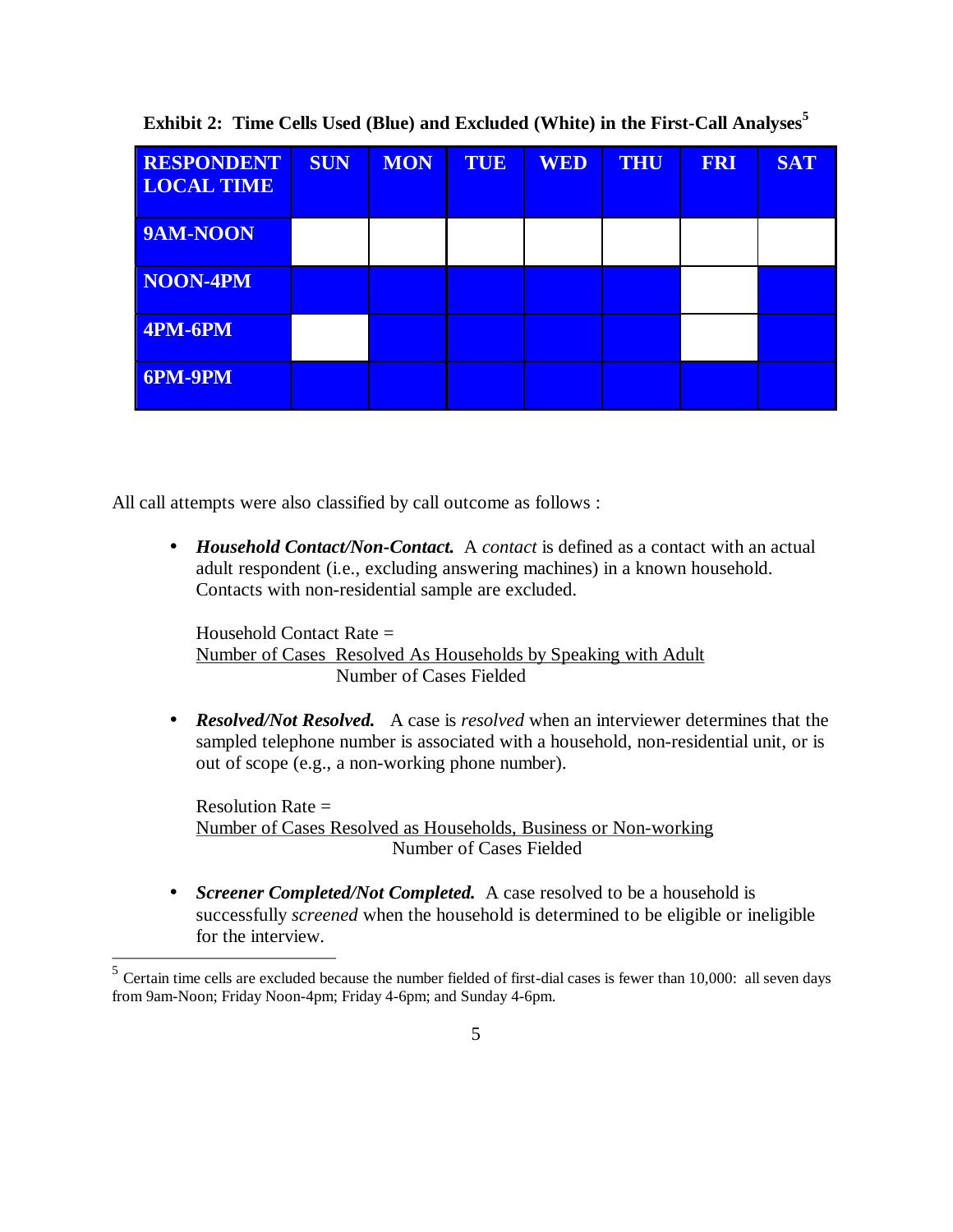• *Interview Completed/Not Completed.* A case eligible for the interview is successfully *interviewed* when the immunization questionnaire is completed. Interview administration time averages approximately 20 minutes.

The 28-cell classification scheme allows for the calculation of rates for household contact, resolution, screener completion, and interview completion by the first-call attempt or by multiple-dial combinations of the 28 day of week/time of day cells. The CASRO response rate is provided for the first-call analysis; it is defined as the composite rate obtained by multiplying the rates for resolution, screener completion, and interview completion (Ezzati-Rice 1999).

In examining the methodology for computing resolution rates based on three-dial calling patterns, we sought to address the issue of giving appropriate credit to each three-dial calling pattern. Including in the analysis only those cases that received at least three attempts would obscure the true effectiveness of a given calling pattern since it would not credit a calling pattern for cases resolved on the first or second call attempt.

The method employed in this paper addresses this issue. By including cases resolved after the first or second attempt, proper credit can be given to those one- and two-dial patterns that result in resolved cases. This method has the additional benefit of allowing comparisons between several three-dial patterns for which the day and time of the first two call attempts are identical.

For a given three-dial call pattern, the resolution rate is calculated by defining:

- Call 1 at Day/Time A
- Call 2 at Day/Time B (of those numbers not resolved at call 1, called here)
- Call 3 at Day/Time C (of those numbers not resolved at call 2, called here)

Number of cases resolved=

- actual number resolved at Call 1
- plus projected number resolved at Call 2 (product of resolution rate at call 2 and number of unresolved cases after call 1)
- plus projected number resolved at Call 3 (product of resolution rate at call 3 and number of unresolved cases after call 2)

After calculating the resolution rate for the first dial attempt, the resolution rate of the second attempt is determined by asking how many cases would have been resolved if all of the cases that were unresolved after the first dial attempt received their second attempt at Call 2. The same step is taken for the third dial attempt.

The three-dial call patterning analysis of resolution involves almost 22,000 possible day of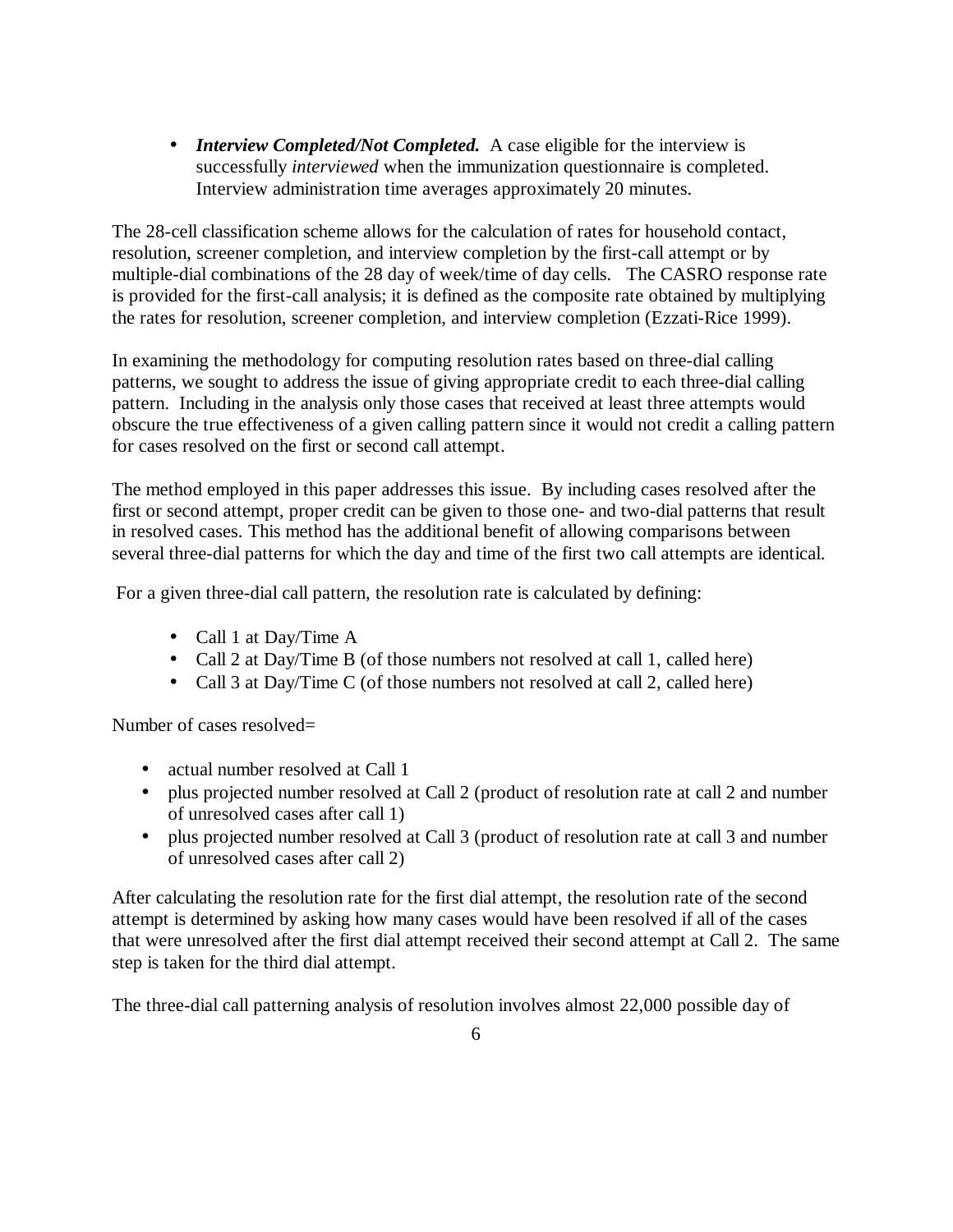week/time of day combinations. For example, a common three-dial call pattern for the NIS is Monday evening/Tuesday afternoon/Tuesday evening. Because of call patterning already in use by the NIS (based on research conducted by Massey), not all day of week/time of day cells are sufficiently represented to be included in the analysis. Three-dial patterns that had fewer than 1,000 dial attempts on the third dial attempt are excluded from the analysis. Also excluded are those patterns that result from common appointment patterns (i.e., the first two dial attempts occur in the same cell because of callbacks). After these exclusions, 104 three-dial call patterns remained for analysis of optimal call patterns.

Finally, Census information was used to identify any general tendencies for association between first-call outcomes and the Metropolitan status and median income of the geographical areas defined by telephone exchanges. While at best a general measure of urbanicity and income of households associated with sampled telephone numbers, exchange-level demographic data present an opportunity to identify any large differences in data collection efficiencies that may result from demographic differences at the exchange level.

## *6. Results*

The results are presented separately for comparing time cells for the first call attempt and for assessing three-dial call patterns by their efficiency in resolving telephone numbers (as households, non-residential, or out of scope) and in contacting households. Following these results, first-call outcomes are presented by the Metropolitan status and median income of the telephone exchange containing a sampled telephone number.

#### 6.1 Optimal Day of Week/Time of Day Cells for the First Call Attempt

Eighteen time cells, as shown in Exhibit 1, were identified for first-call analyses, excluding some daytime cells that are not commonly used by the NIS for first call attempts.

After the first call attempt, the key rates are 46.8%, 25.0%, and 25.1% for resolution, household contact, and CASRO response, respectively. The mean values for Exhibit 3 are, of course, lower than the final rates obtained on the study since (by definition) there are neither callbacks nor refusal conversion practiced on the first call attempt.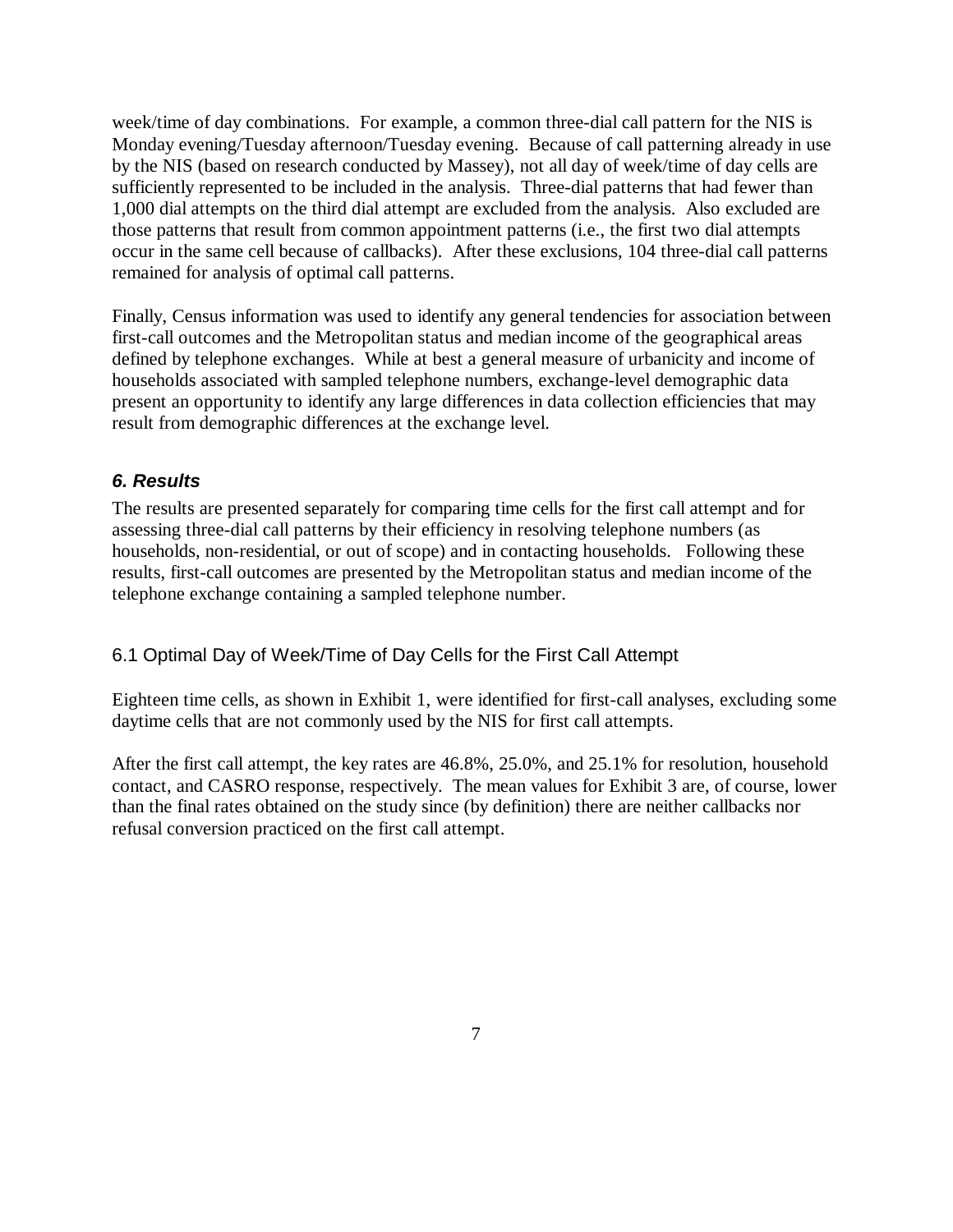| <b>Statistics</b> | <b>Resolution</b><br>Rate $(\%)$ | for First-Call Analyses (Unweighted)<br><b>HH Contact</b><br><b>Rate (%)</b> | <b>CASRO Rate</b><br>(%) |
|-------------------|----------------------------------|------------------------------------------------------------------------------|--------------------------|
| Mean              | 46.8                             | 25.0                                                                         | 25.1                     |
| Std. Deviation    | 17                               | .3 1                                                                         | 1.8                      |
| Range             | 43.5-49.1                        | 19.7-30.0                                                                    | 20.6-27.6                |

**Exhibit 3: Descriptive Statistics on 18 Time Cells for First-Call Analyses (Unweighted)** 

Note: The results are based on 18 time/day cells. Excluded because of small sample size are 9am-12 noon, Friday noon-6pm, and Sunday 4pm-6pm.

Exhibit 4 lists calling times in descending order of the household contact rate obtained by a first call attempt, also showing the rates for resolution, screener completion, interview completion, and the CASRO rate.

The top-ranked calling times for the household contact rate are Sunday, Monday, Tuesday, and Wednesday evenings (6pm-9pm). Primarily because of small differences in the interview completion rates for the best performing cells, the rank order is different for the CASRO rate. While Sunday evening is a highly efficient for contacting households, the interview completion rate for this time is slightly lower than the rate for Monday-Thursday evenings. Consequently, when measuring optimality by the CASRO rate, Sunday evening is only the third-ranked calling time for placing a first call attempt.

The next tier of CASRO rate performance is found on Monday-Thursday from 4pm-6pm and on Sunday afternoon. The lowest CASRO rate performers are Friday evening, Monday-Thursday afternoons, and late Saturday afternoon.

By ranking calling patterns by various dimensions, Exhibit 4 illustrates the trade-off between optimizing on contact versus response rates for some calling patterns. Sunday afternoon, for instance, is the highest ranked calling time for completing interviews with eligible households. Its last place ranking for resolving cases, however, results in the cell being assigned a middle CASRO rate ranking.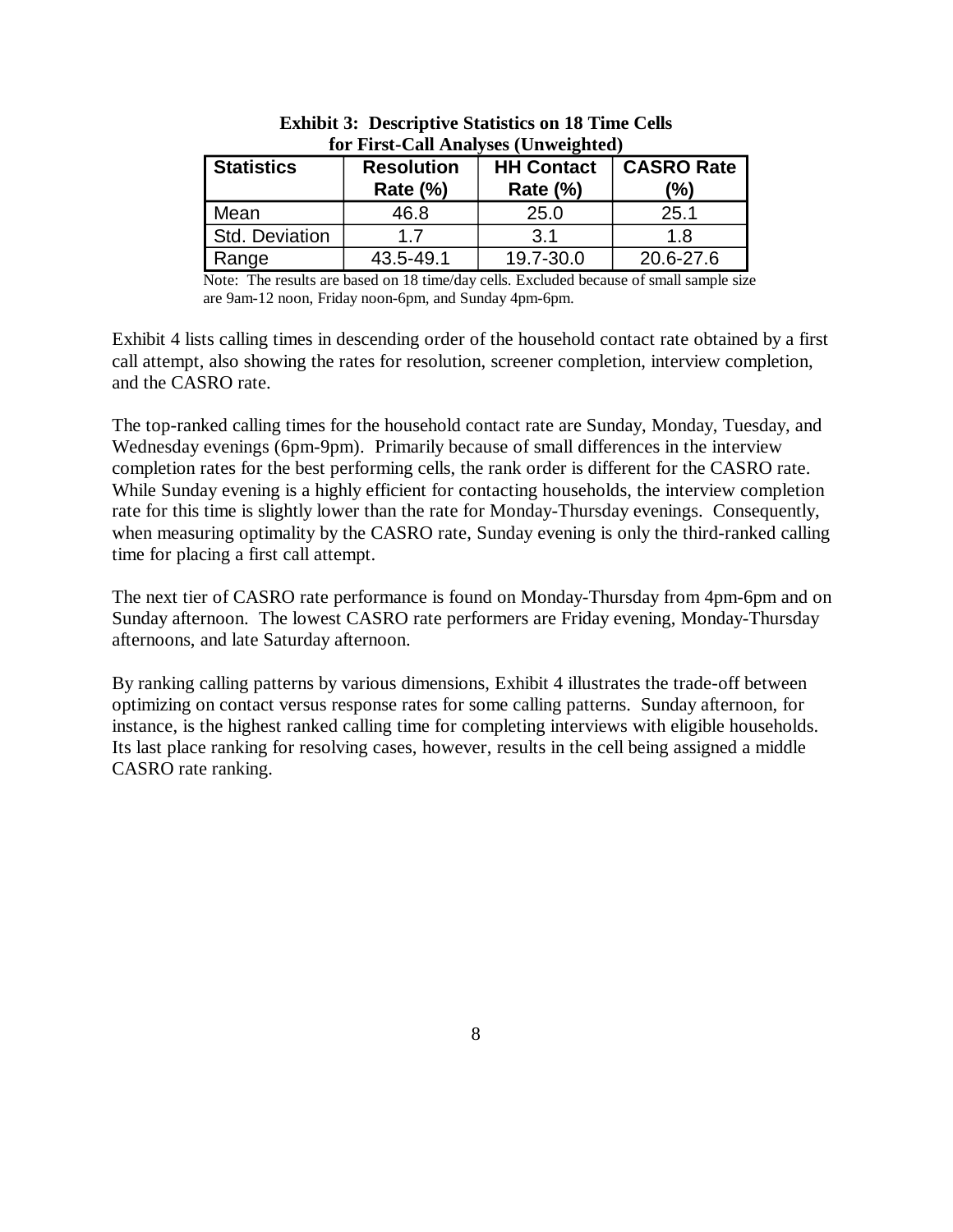| <b>Calling Time</b>      | <b>Number</b><br><b>Fielded</b> | <b>HH</b><br><b>Contact</b><br>Rate | Resolu-<br>tion<br>Rate | <b>Screener</b><br>Comple-<br>tion | <b>Interview</b><br>Comple-<br>tion | <b>CASRO</b><br>Rate |
|--------------------------|---------------------------------|-------------------------------------|-------------------------|------------------------------------|-------------------------------------|----------------------|
| Sunday 6pm-9pm           | 67,780                          | 30.0%                               | 49.1%                   | 91.0%                              | 60.3%                               | 27.0%                |
| Monday 6pm-9pm           | 173,061                         | 28.7%                               | 48.9%                   | 91.0%                              | 61.9%                               | 27.6%                |
| Tuesday 6pm-9pm          | 201,444                         | 28.2%                               | 48.2%                   | 90.8%                              | 61.5%                               | 26.9%                |
| Wednesday 6pm-9pm        | 152,058                         | 27.7%                               | 47.7%                   | 90.6%                              | 61.9%                               | 26.7%                |
| Thursday 6pm-9pm         | 167,896                         | 27.2%                               | 47.7%                   | 90.4%                              | 61.0%                               | 26.3%                |
| Saturday 6pm-9pm         | 75,498                          | 26.8%                               | 46.6%                   | 89.6%                              | 60.4%                               | 25.2%                |
| Sunday 12noon-4pm        | 13,940                          | 26.2%                               | 43.5%                   | 89.7%                              | 65.7%                               | 25.7%                |
| Friday 6pm-9pm           | 17,878                          | 25.5%                               | 45.1%                   | 90.7%                              | 59.4%                               | 24.3%                |
| Saturday 4pm-6pm         | 11,909                          | 25.4%                               | 49.1%                   | 89.1%                              | 47.1%                               | 20.6%                |
| Monday 4pm-6pm           | 93,834                          | 25.3%                               | 47.6%                   | 89.3%                              | 60.1%                               | 25.6%                |
| Tuesday 4pm-6pm          | 134,309                         | 25.1%                               | 47.9%                   | 89.3%                              | 62.0%                               | 26.5%                |
| Wednesday 4pm-6pm        | 114,308                         | 25.0%                               | 47.5%                   | 89.1%                              | 61.6%                               | 26.1%                |
| Thursday 4pm-6pm         | 68,804                          | 25.0%                               | 47.4%                   | 88.4%                              | 60.9%                               | 25.5%                |
| Saturday 12noon-4pm      | 11,602                          | 23.9%                               | 46.4%                   | 89.6%                              | 52.2%                               | 21.7%                |
| Monday 12noon-4pm        | 68,226                          | 20.5%                               | 45.1%                   | 88.3%                              | 59.0%                               | 23.5%                |
| Thursday 12noon-4pm      | 76,497                          | 20.3%                               | 45.3%                   | 88.8%                              | 59.8%                               | 24.0%                |
| Tuesday 12noon-4pm       | 121,762                         | 20.0%                               | 44.7%                   | 88.9%                              | 62.5%                               | 24.8%                |
| Wednesday 12noon-<br>4pm | 97,492                          | 19.7%                               | 44.9%                   | 88.3%                              | 60.3%                               | 23.9%                |

**Exhibit 4: Household Contact and Response Rates for 18 Calling Times, First-Call Rates in Descending Order of Contact Rate** 

Exhibits 5 and 6 are graphical summaries of the household contact and CASRO response rates shown in Exhibit 4. Exhibit 7 identifies the differences between Exhibits 5 and 6 by highlighting calling times where the household and contact rate and CASRO response rates do not have similar ordinal rankings. These intransitive calling times are Tuesday 4-6pm (relatively high CASRO response rate), Friday 6-9pm (relatively low CASRO response rate), and Saturday 4 6pm (relatively low CASRO response rate).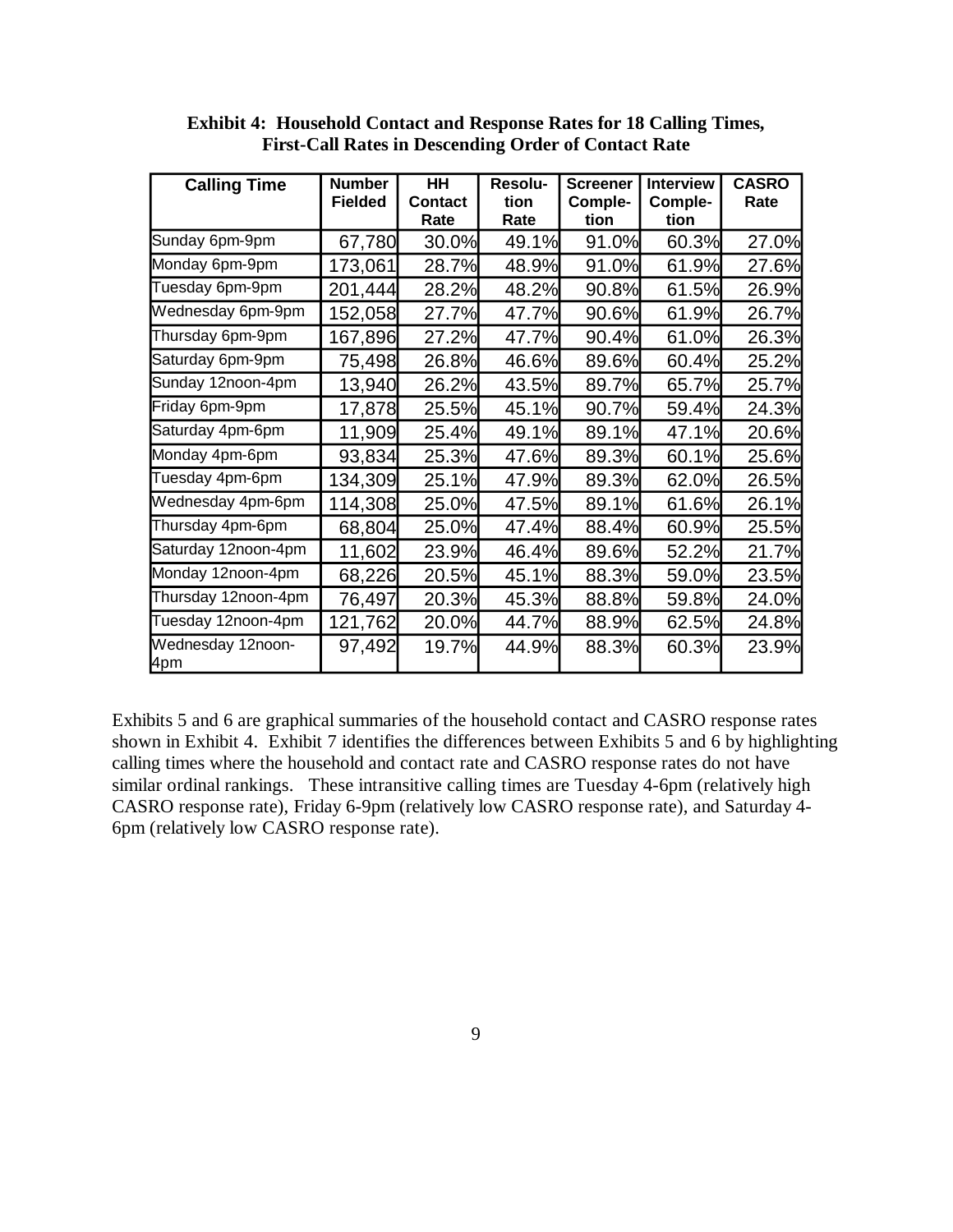|                   | <b>SUN</b>     | <b>MON</b>               | <b>TUE</b>                                | <b>WED</b>     | <b>THU</b>     | FRI            | <b>SAT</b>     |
|-------------------|----------------|--------------------------|-------------------------------------------|----------------|----------------|----------------|----------------|
| 12noon<br>$-4$ pm | $\overline{2}$ | 3                        | $\overline{3}$                            | 3              | 3              | N/A            | 3              |
| $4$ pm-<br>6pm    | N/A            | $\overline{2}$           | $\overline{2}$                            | $\overline{2}$ | $\overline{2}$ | N/A            | $\overline{2}$ |
| 6pm-<br>9pm       |                |                          |                                           |                |                | $\overline{2}$ | $\overline{2}$ |
|                   |                | 3<br>$\overline{2}$<br>1 | 19.7%-23.9%<br>25.0%-26.8%<br>27.2%-30.0% |                |                |                |                |

**Exhibit 5: Calling Times by First-Call Household Contact Rate (1=Best)** 

**Exhibit 6: Calling Times by First-Call CASRO Response Rate (1=Best)** 

|                   | <b>SUN</b>            | <b>MON</b>     | <b>TUE</b> | <b>WED</b>      | <b>THU</b> | <b>FRI</b> | <b>SAT</b> |
|-------------------|-----------------------|----------------|------------|-----------------|------------|------------|------------|
| 12noon<br>$-4$ pm | $\mathcal{D}_{\cdot}$ | 3              | 3          | 3               | 3          |            | 3          |
| 4pm-<br>6pm       |                       | $\overline{2}$ |            | $\mathcal{D}_1$ |            |            | 3          |
| 6pm-<br>9pm       |                       |                |            |                 |            | 3          |            |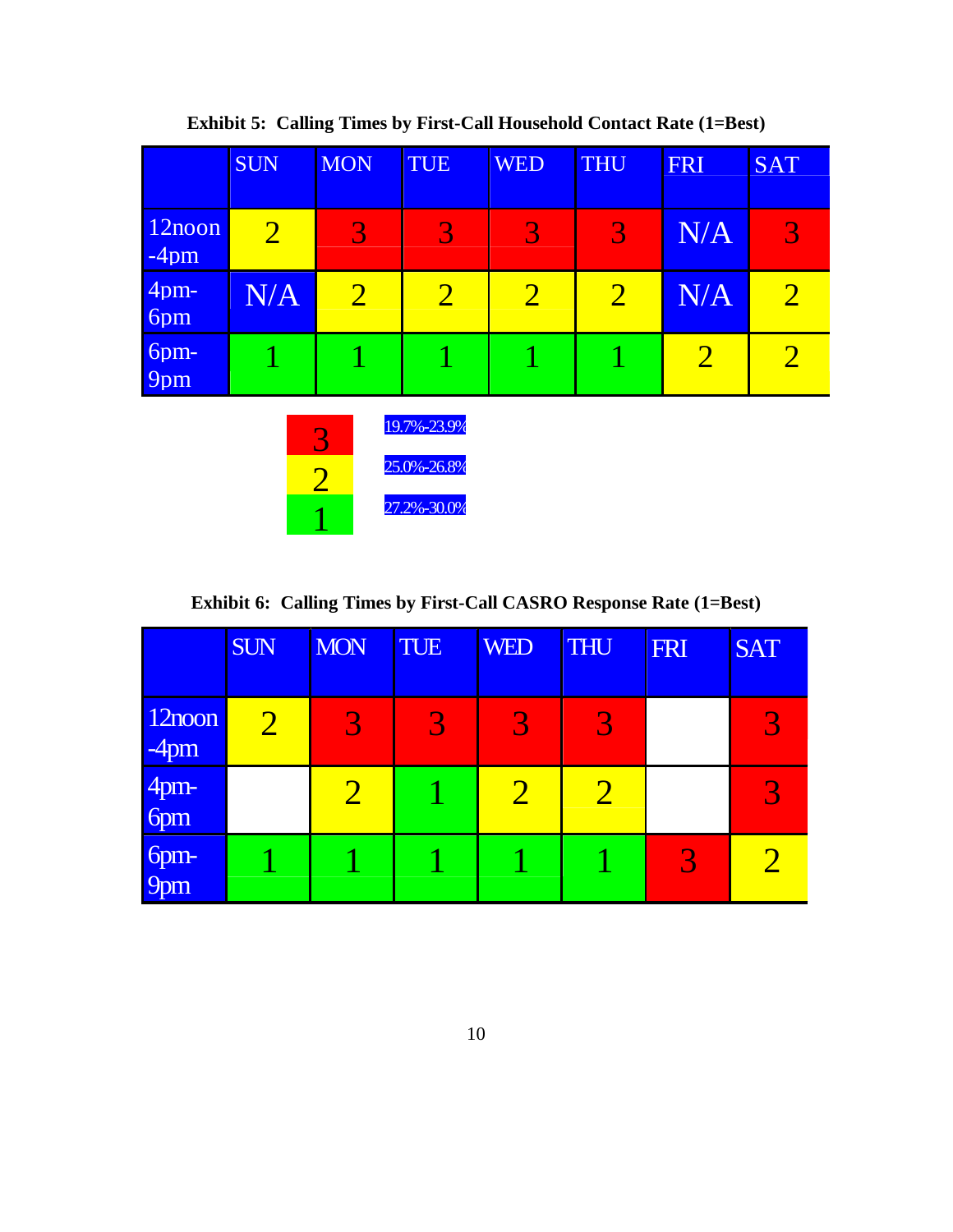| Calling Time   | HH Contact Rate (%)<br>Mean = $25.0%$ | CASRO Rate (%)<br>Mean= $25.1%$ |  |
|----------------|---------------------------------------|---------------------------------|--|
| Tuesday 4-6pm  | 25.1 (rank 11)                        | 26.5 (rank 5)                   |  |
| Friday 6-9pm   | 26.8 (rank 8)                         | 24.3 (rank 13)                  |  |
| Saturday 4-6pm | 25.4 (rank 9)                         | 20.6 (rank 18 of 18)            |  |

**Exhibit 7: Contrasting First-Call Household Contact and CASRO Response Rates for Selected Calling Times** 

#### 6.2 Resolution Rates for Three-Dial Call Patterns

Resolving cases as household, non-residential, or out-of-scope is the first component of the CASRO response rate calculation. A three-dial call pattern that is successful in resolving a high percentage of cases by the end of the third dial attempt would be regarded as worthy of further evaluation and possibly incorporation into the CATI call scheduler for RDD studies.

For the 104 three-dial call patterns most common to the NIS (N cases  $> 1,000$  at the third dial attempt), the resolution rate (as described above) was calculated as of the conclusion of the third attempt in a formula that takes into account cases resolved on the first and second attempts (which are then are not dialed additionally for the purpose of resolution). Because data collection costs are also an important consideration, the average number of call attempts required within each three-dial pattern is also calculated. The ratio of resolution rate to the average number of dial attempts for resolving a telephone line is a three-dial pattern's resolution efficiency. This ratio is transformed into a *yield rate*: the number of resolved cases per 100 call attempts for a given call pattern. For example, if the resolution rate is 50% after the sequence of three possible dial attempts, and the average number of dial attempts over the case pattern is 1.5, the resolution efficiency would be .5 / 1.5 or a yield of 33 resolved cases per 100 call attempts. The higher the yield, the more effective a calling pattern is in terms of balancing resolution rate and data collection costs.

As shown in Exhibit 8, the average resolution rate among the selected 104 three-dial call patterns is 66.6%; the range is from 62% to 70%. The average number of call attempts required to resolve a case is 1.61 calls. The mean yield rate is 41 resolved cases per 100 call attempts.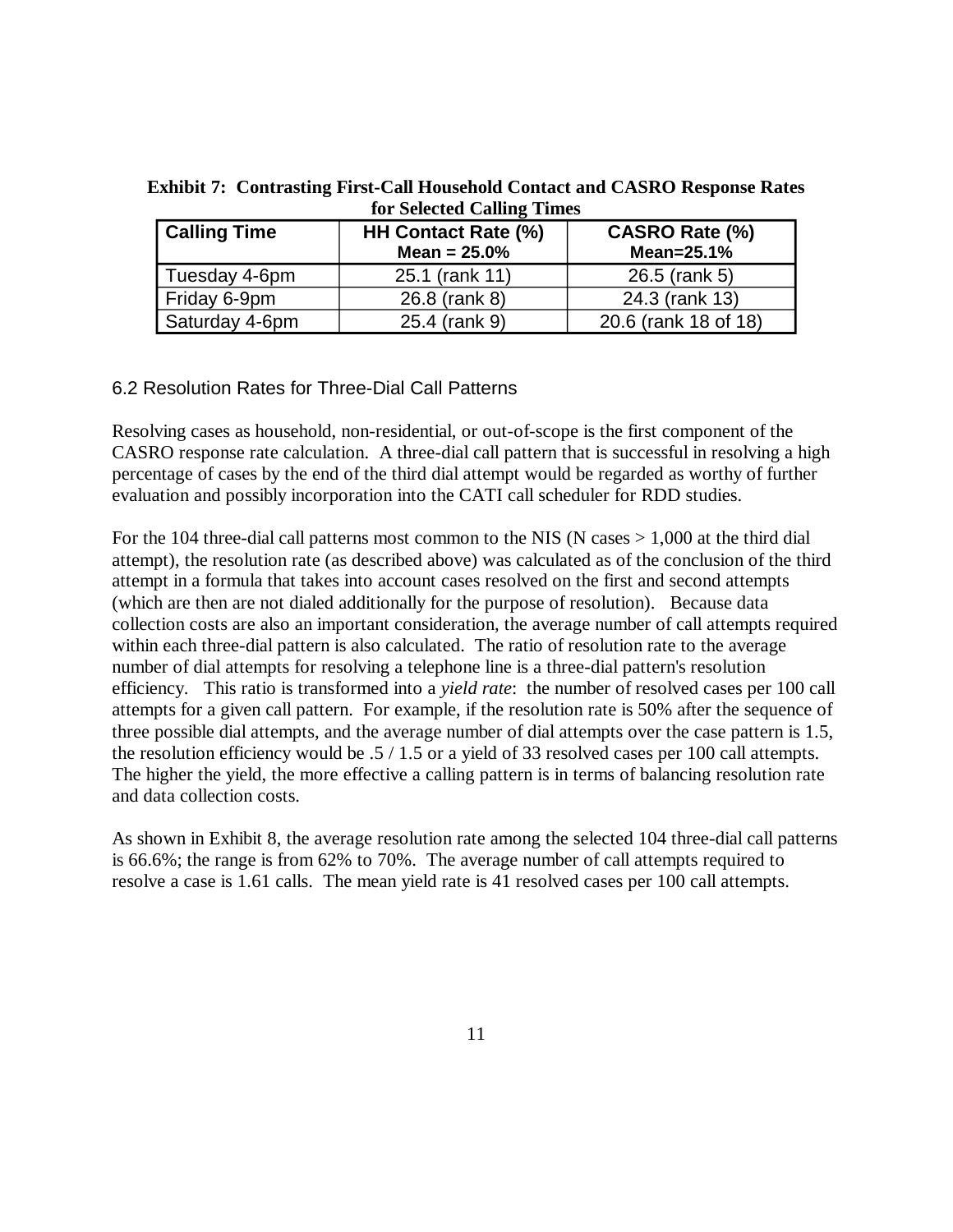#### **Exhibit 8: Summary Statistics on 104 Common NIS Three-Dial Call Patterns (Minimum of 1,000 Dial Attempts at Third Dial Attempt)**

| <b>Statistics</b> | N Fielded at 3rd<br><b>Dial Attempt</b> | <b>Resolution Rate</b><br>after 3 <sup>rd</sup> Dial<br>Attempt (%) | <b>Mean Number of</b><br><b>Dial Attempts</b> |
|-------------------|-----------------------------------------|---------------------------------------------------------------------|-----------------------------------------------|
| Mean              | 2,529                                   | 66.6                                                                | 1.61                                          |
| Std. Dev.         | 2,468                                   |                                                                     | 0.039                                         |
| Range             | 1,000-16,390                            | 62-70                                                               | 1.52-1.71                                     |

Exhibit 9 displays the resolution rate, the average number of call attempts, and the resolution yield rate for the most efficient three-dial call patterns. While the resolution rate for some threedial call patterns exceeded 70%, these patterns required slightly more dial attempts to reach these levels. More balanced results are obtained from calling patterns that had slightly lower resolution rates and a lower average number of call attempts.

The most efficient call patterns have a first call attempt on Sunday-Thursday evening (6pm-9pm), followed by a second attempt the morning or afternoon on the next day, and then following by a third attempt the same evening. Call patterns whose first call attempt is in the late afternoon (4pm-6pm) did not perform as well, generally having an efficiency rating about 3 percentage points lower than call patterns whose first call is made on a Sunday through Thursday evening (6pm-9pm).

Three of the top five call patterns involve placement of the second call attempt on Friday mornings. This result is most probably an artifact of the project's interviewer staffing, and should be discounted. Since Friday morning is lightly staffed and relies on the study's more experienced interviewers, there may be an interviewer effect that explains the high resolution rates for call patterns whose second attempts occur on Friday during the day.

Overall, the underlying dynamic appears to be that the first call attempt in the evening achieves a high contact rate with households; the second dial attempt in the afternoon of the next day is efficient in resolving non-residential telephone numbers; while the third dial attempt in the evening again is an efficient time to obtain contacts with households that were missed on the first two call attempts. Exceptions to this rule are calling patterns whose third attempt is on Saturday morning or afternoon. The results suggest that these are effective times to contact households that could not be reached on Thursday evenings.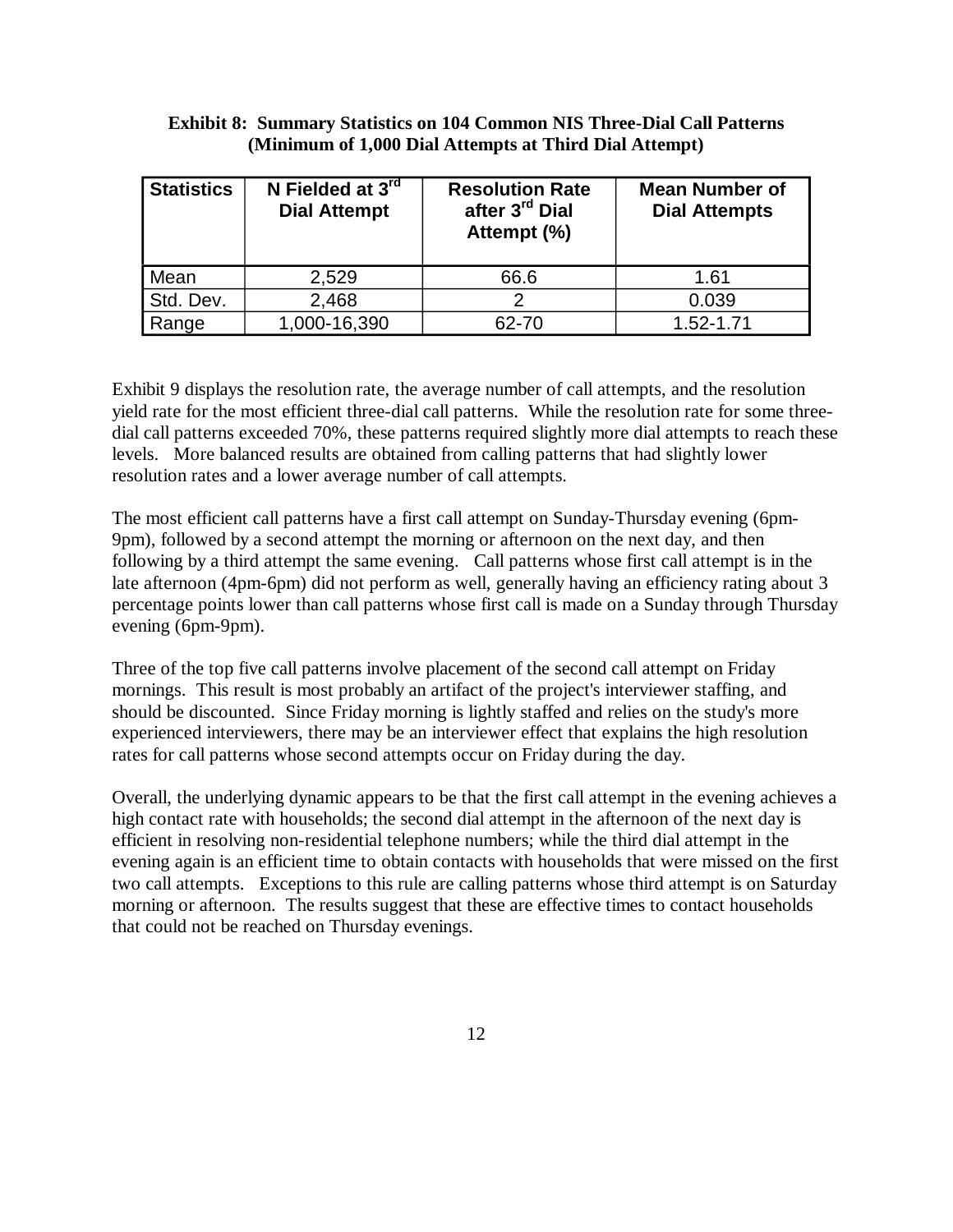| Call 1                          | Call 2                           | Call 3                  | N              | <b>Resolution</b>          | <b>Mean</b>      | Yield            |
|---------------------------------|----------------------------------|-------------------------|----------------|----------------------------|------------------|------------------|
|                                 |                                  |                         | <b>Fielded</b> | Rate after 3 <sup>rd</sup> | <b>Number of</b> | (No. of          |
|                                 |                                  |                         | at 3rd         | <b>Dial Attempt</b>        | <b>Dial</b>      | <b>Resolved</b>  |
|                                 |                                  |                         | <b>Dial</b>    |                            | <b>Attempts</b>  | <b>Cases per</b> |
|                                 |                                  |                         | <b>Attempt</b> |                            |                  | 100 Calls)       |
| MON 6p-9p                       | TUE 4p-6p                        | TUE 6p-9p               | 1,000          | 66.32%                     | 1.52             | 43.5             |
| SUN 6p-9p                       | MON 9a-12n                       | MON 6p-9p               | 6,189          | 69.49%                     | 1.62             | 43.0             |
| THU 6p-9p                       | FRI 9a-12n                       | FRI 6p-9p               | 2,161          | 66.68%                     | 1.56             | 42.9             |
| THU 6p-9p                       | FRI 9a-12n                       | SAT 9a-12n              | 2,224          | 66.76%                     | 1.56             | 42.9             |
| THU 6p-9p                       | FRI 9a-12n                       | SAT 12n-4p              | 1,172          | 66.61%                     | 1.56             | 42.8             |
| TUE 6p-9p                       | $\overline{\text{WED 4p-6p}}$    | WED 6p-9p               | 1,780          | 65.85%                     | 1.54             | 42.8             |
| SUN 6p-9p                       | MON 12n-4p                       | TUE 6p-9p               | 1,233          | 69.18%                     | 1.62             | 42.7             |
| SUN 6p-9p                       | MON 12n-4p                       | MON 6p-9p               | 3,593          | 69.08%                     | 1.62             | 42.7             |
| THU 6p-9p                       | FRI 4p-6p                        | SAT 12n-4p              | 1,493          | 66.03%                     | 1.55             | 42.6             |
| THU 6p-9p                       | FRI 4p-6p                        | SAT 9a-12n              | 2,368          | 66.08%                     | 1.55             | 42.6             |
| TUE 4p-6p                       | WED 6p-9p                        | THU 6p-9p               | 1,705          | 66.07%                     | 1.56             | 42.5             |
| WED 6p-9p                       | THU 4p-6p                        | <b>SAT 9a-12n</b>       | 1,552          | 65.82%                     | 1.55             | 42.4             |
| WED 6p-9p                       | THU 4p-6p                        | <b>SAT 12n-4p</b>       | 1,105          | 65.70%                     | 1.55             | 42.3             |
| MON 6p-9p                       | <b>TUE 9a-12n</b>                | THU 6p-9p               | 1,415          | 70.24%                     | 1.66             | 42.3             |
| MON 6p-9p                       | $\overline{\mathsf{TUE}}$ 12n-4p | <b>SAT 9a-12n</b>       | 1,917          | 68.02%                     | 1.61             | 42.3             |
| TUE 4p-6p                       | TUE 6p-9p                        | WED 6p-9p               | 2,870          | 68.19%                     | 1.61             | 42.3             |
| MON 6p-9p                       | <b>TUE 9a-12n</b>                | SAT 9a-12n              | 1,504          | 70.07%                     | 1.66             | 42.2             |
| MON 6p-9p                       | <b>TUE 12n-4p</b>                | SAT 12n-4p              | 2,080          | 67.74%                     | 1.61             | 42.2             |
| TUE 4p-6p                       | TUE 6p-9p                        | <b>WED 9a-12n</b>       | 2,585          | 68.15%                     | 1.61             | 42.2             |
| $\overline{\mathsf{TUE}}$ 4p-6p | TUE 6p-9p                        | <b>WED 12n-4p</b>       | 2,842          | 68.05%                     | 1.61             | 42.2             |
| MON 6p-9p                       | <b>TUE 12n-4p</b>                | WED 6p-9p               | 4,218          | 67.88%                     | 1.61             | 42.2             |
| MON 6p-9p                       | $\overline{\mathsf{TUE}}$ 12n-4p | THU 6p-9p               | 1,504          | 67.64%                     | 1.61             | 42.1             |
| MON 6p-9p                       | <b>TUE 9a-12n</b>                | WED 6p-9p               | 2,524          | 70.00%                     | 1.66             | 42.1             |
| MON 6p-9p                       | <b>TUE 12n-4p</b>                | TUE 6p-9p               | 4,256          | 67.62%                     | 1.61             | 42.1             |
| WED 4p-6p                       | THU 6p-9p                        | $\overline{SAT 9a-12n}$ | 1,066          | 65.14%                     | 1.55             | 42.0             |
| MON 4p-6p                       | TUE 6p-9p                        | WED 6p-9p               | 1,336          | 65.41%                     | 1.56             | 42.0             |

**Exhibit 9: Top-Ranked Three-Dial Call Patterns, Ranked in Order of Yield (Number of Resolved Cases Per 100 Call Attempts)**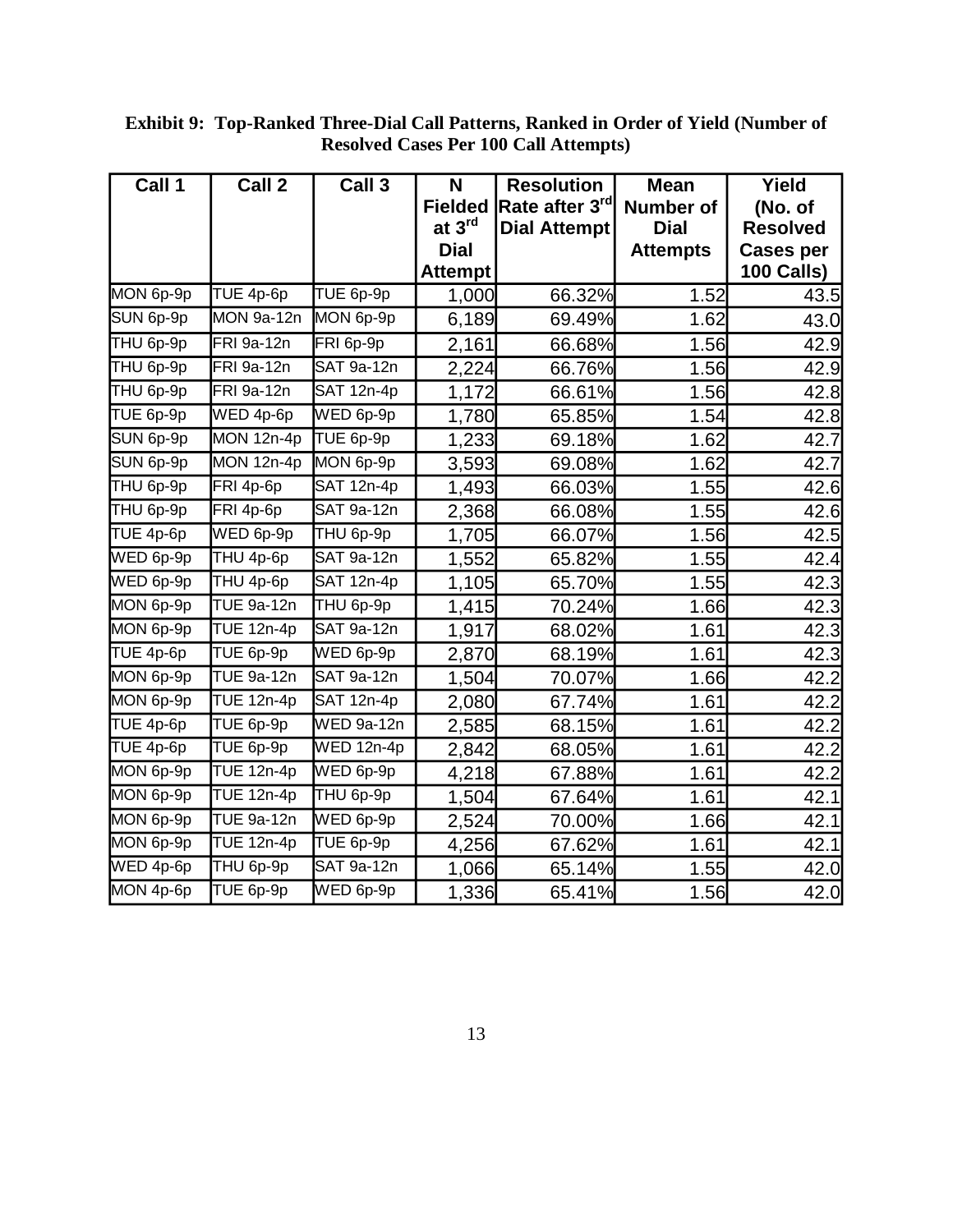The most and least efficient three-dial calling patterns for resolving RDD sample are visible in Exhibit 10, which graphs the resolution rate of each pattern against the number of call attempts required by the three-dial pattern. The most efficient patterns are in the northwest quadrant, while the least efficient are in the southeast quadrant. Generally, the higher the number of call attempts, the higher the obtained resolution rate. The more efficient patterns, however, provide a better balance by economizing on the number of call attempts required to obtain a similarly high resolution rate.



**Exhibit 10: Resolution Rate by Average Number of Call Attempts in Three-Dial Call Patterns**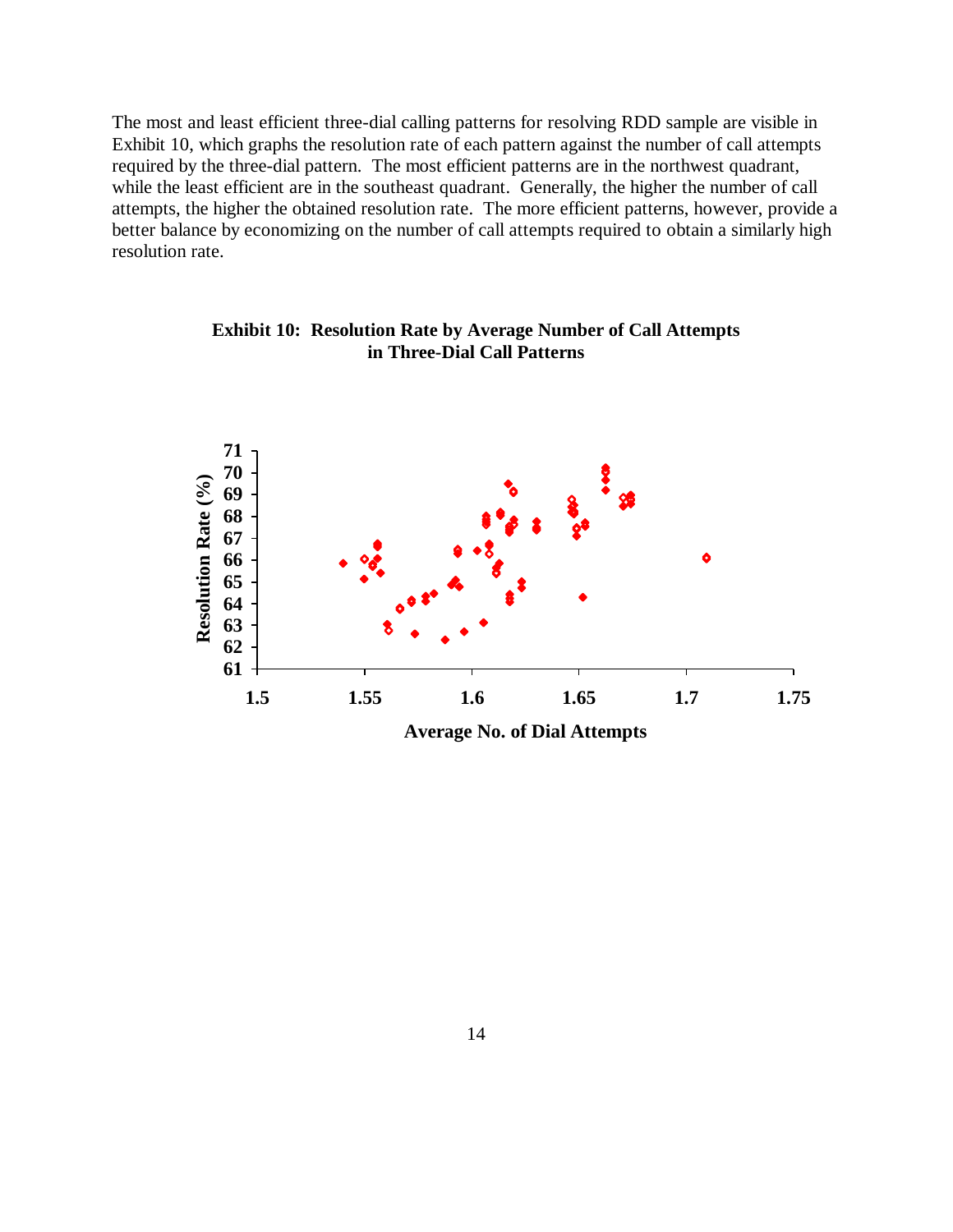## 6.3 Household Contact Rates for Three-Dial Call Patterns

A total of 122 three-dial calling patterns qualified as common NIS patterns for the purpose of ranking patterns by their efficacy in obtaining a contact with an adult householder. For these common patterns, a mean household contact rate of 38.4% was obtained after the third call attempt, requiring an average of 1.66 dial attempts to obtain this result. Compared to the results reported above on resolution rates, there is more variance in the household contact rates obtained by the various calling patterns. The lowest household contact rate is 33.0% compared to a high of 44.2% after the third call attempt, as shown in Exhibit 11.

# **Patterns (Minimum of 1,000 Dial Attempts at Third Dial Attempt)**

**Exhibit 11: Summary Household Contact Statistics on 122 Common NIS Three-Dial Call** 

| <b>Statistics</b> | <b>HH Contact Rate</b><br>after 3 <sup>rd</sup> Dial<br>Attempt (%) | <b>Mean Number of</b><br><b>Dial Attempts</b> |
|-------------------|---------------------------------------------------------------------|-----------------------------------------------|
| Mean              | 38.4%                                                               | 1.66                                          |
| Std. Dev.         | 2.7%                                                                | 0.04                                          |
| Range             | 33.0-44.2%                                                          | 1.57-1.77                                     |

Exhibit 12 displays the five most efficient three-dial calling patterns for contacting households. The dominant pattern is a Sunday evening or Monday-Wednesday evening call attempt, followed by a second attempt in the late afternoon of the next day, and then followed by a third call attempt the same evening. These patterns resulted in household contact rates 3 or more percentage points higher than the mean obtained for the 122 common NIS calling patterns.

#### **Exhibit 12: Top Five Three-Dial Call Patterns, Ranked in Order of Household Contact Yield (Number of Household Contacts Per 100 Call Attempts Required by Calling Pattern)**

| Call 1 | Call 2 | Call 3                        | N Fielded at<br>$3rd$ Dial<br><b>Attempt</b> | <b>HH Contact Rate</b><br>after 3 <sup>rd</sup> Dial<br>Attempt %) | Yield<br><b>No. of HH Contacts</b><br>Per 100 Calls) |
|--------|--------|-------------------------------|----------------------------------------------|--------------------------------------------------------------------|------------------------------------------------------|
|        |        | MON 6p-9pTUE 4p-6p TUE 6p-9p  | 1357                                         | 43.9                                                               | 27.9                                                 |
|        |        | SUN 6p-9p MON 4p-6p MON 6p-9p | 1054                                         | 44.2                                                               | 27.7                                                 |
|        |        | TUE 6p-9p WED 4p-6pWED 6p-9p  | 2180                                         | 42.1                                                               | 26.5                                                 |
|        |        | TUE 6p-9p WED 4p-6pTHU 6p-9p  | 1130                                         | 41.8                                                               | 26.3                                                 |
|        |        | WED 6p-9p THU 4p-6p THU 6p-9p | 1192                                         | 41.5                                                               | 25.9                                                 |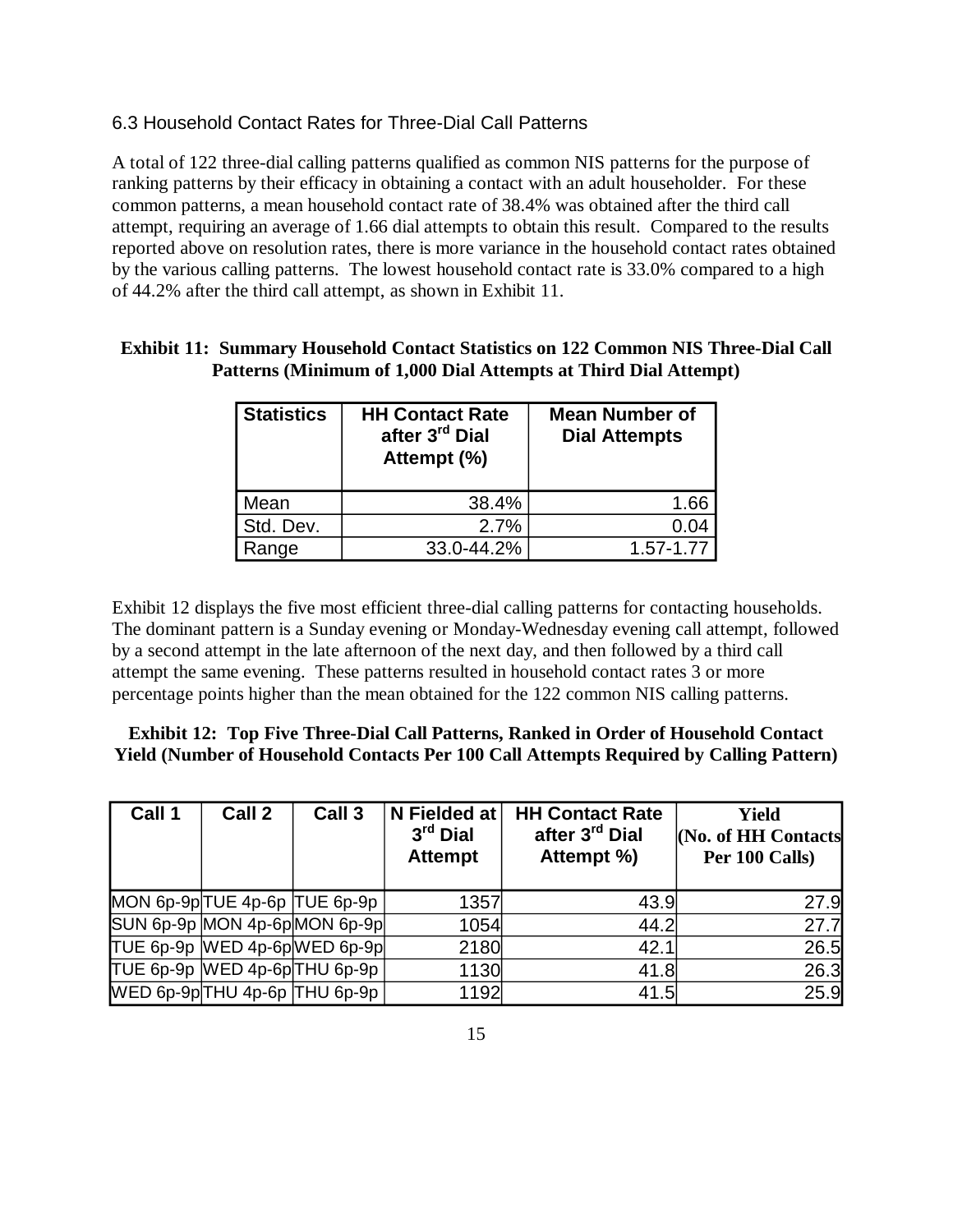# 6.4 Optimal Day of Week/Time of Day Cells by Metropolitan Status and Median Income of Telephone Exchange

Household contact rates obtained after one call attempt may be analyzed by proxy variables for urbanicity and income: the metropolitan status and median income (updated 1990 Census data) of the zip codes that map to the telephone exchange for the sample telephone number.

Because the CATI call scheduler does not routinely field first-time-in cases on Fridays and the weekends, there was inadequate sample for this analysis for these days for relatively rare groups: telephone numbers in exchanges whose median income is less than \$15,000 a year or more than \$75,000 a year.

As shown in Exhibit 13, the data suggest that non-MSA, followed by non Central City areas of MSAs, have the highest overall first-call contact rates— 28.3% and 26.7%, respectively. Central Cities of MSAs have a lower contact rate of 23.1%. For Monday-Thursday, the pattern is for the household contact rate to increase steadily from morning onwards through evening (from 18.2% to 28.0%). This tendency is evident for each MSA type. The pattern for Saturday and Sunday is more U-shaped, with a higher contact rate in the morning followed by lower rates in the afternoon, and then the highest rate in the evening. Exhibits 14 and 15 show graphically the patterns for Monday-Thursday and the weekends, respectively.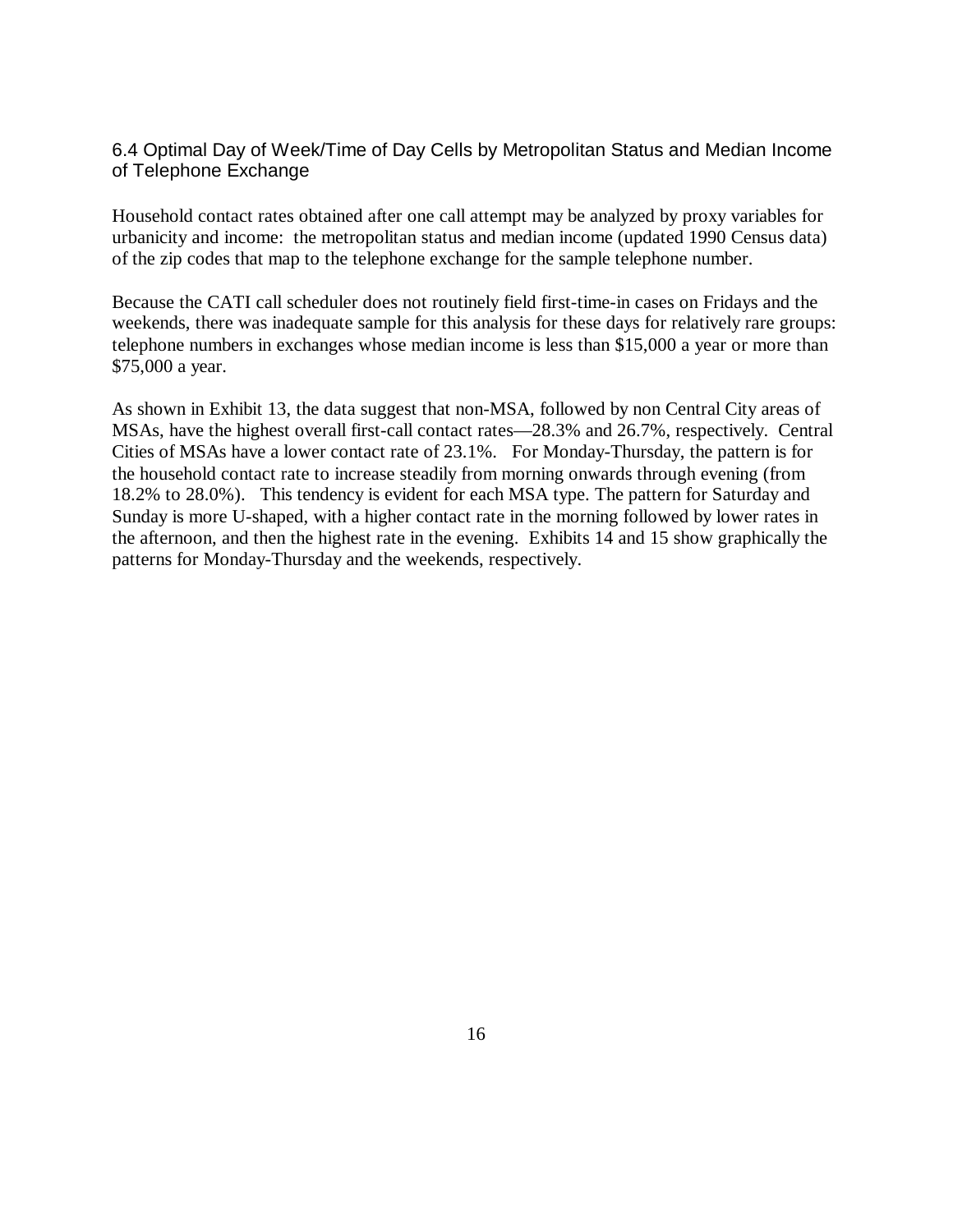|                          | <b>Center</b><br>City of<br><b>MSA</b> | <b>MSA, Not</b><br>in Center<br>City | Not an<br><b>MSA</b> | <b>Row</b><br>Average |
|--------------------------|----------------------------------------|--------------------------------------|----------------------|-----------------------|
| N Fielded                | 787,794                                | 542,829                              | 372,471              |                       |
| <b>Mon-Thurs</b>         |                                        |                                      |                      |                       |
| 9-12noon                 | 16.6%                                  | 19.0%                                | 20.1%                | 18.2%                 |
| $12-4pm$                 | 18.4%                                  | 20.8%                                | 22.7%                | 20.1%                 |
| $4-6$ pm                 | 22.5%                                  | 26.6%                                | 28.5%                | 25.1%                 |
| 6-9pm                    | 25.6%                                  | 29.5%                                | 30.8%                | 28.0%                 |
| Friday                   |                                        |                                      |                      |                       |
| $9-4pm$                  | 19.4%                                  | 21.9%                                | 23.2%                | 21.0%                 |
| $4-9pm$                  | 23.1%                                  | 27.1%                                | 27.4%                | 25.3%                 |
| Sat/Sun                  |                                        |                                      |                      |                       |
| 9-12noon                 | 26.4%                                  | 28.8%                                | 27.1%                | 27.3%                 |
| 12-4pm                   | 22.8%                                  | 27.8%                                | 26.7%                | 25.2%                 |
| $4-6$ pm                 | 23.9%                                  | 28.2%                                | 25.3%                | 25.4%                 |
| 6-9pm                    | 26.0%                                  | 29.7%                                | 31.2%                | 28.3%                 |
| <b>Column</b><br>Average | 23.1%                                  | 26.7%                                | <b>28.3%</b>         | 25.4%                 |

**Exhibit 13: First-Call Household Contact Rates by Metropolitan Status**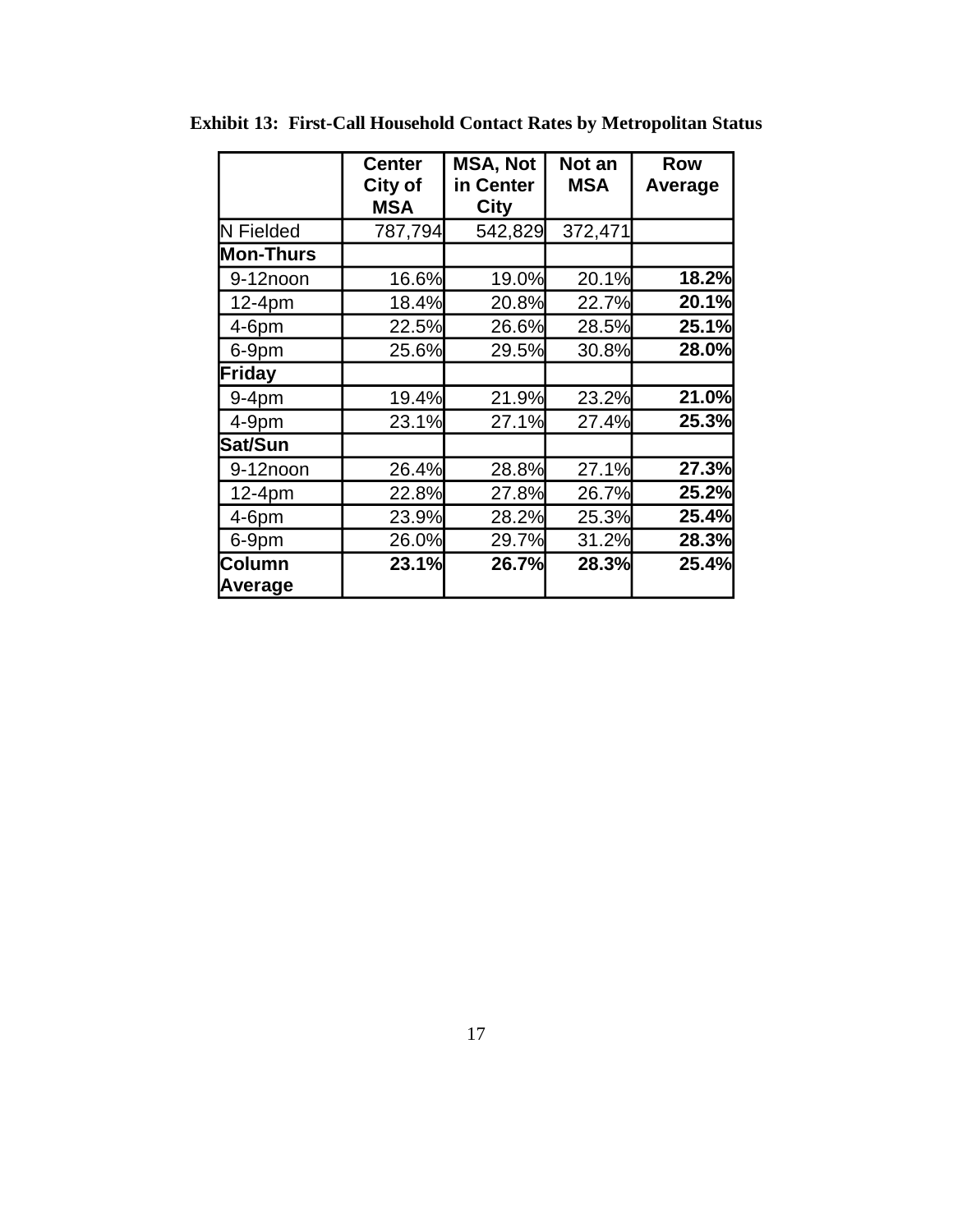**Exhibit 14: Monday-Thursday First-Call Household Contact Rates by Metropolitan Status** 



**Exhibit 15: Saturday-Sunday First-Call Household Contact Rates by Metropolitan Status** 

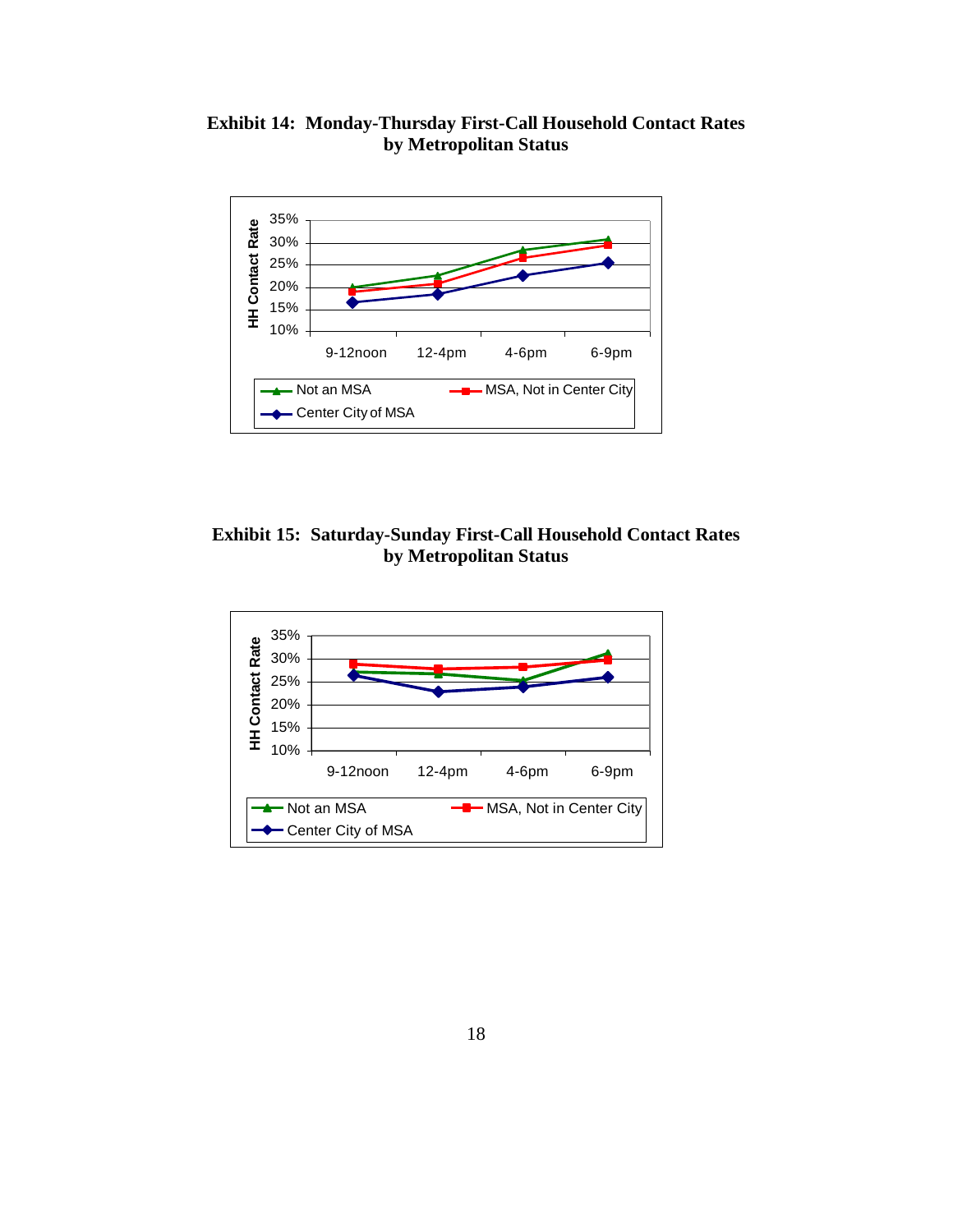The median income data, as shown in Exhibits 16 and 17, are suggestive that both ends of the income spectrum are the most difficult to contact. First-call household contact rates are 18.2% for exchanges with a median income of less than \$15,000, and are 22.8% and 21.3% for areas having a median income of \$50,000-\$75,000 and \$75,000 and over, respectively. Areas having a median income of \$25,000-\$35,000 have the highest household contact rate at 27.1%. Contacting households in high-income areas appears to have the highest probability of success on weekday mornings and evenings, as shown in Exhibit 18.

|                  | $$0-$15K$ |         |         |         | \$15K-\$25K \$25K-\$35K \$35K-\$50K \$50K-\$75K | \$75K+ |
|------------------|-----------|---------|---------|---------|-------------------------------------------------|--------|
| N Fielded        | 12,708    | 266,935 | 607,378 | 590,591 | 211,537                                         | 13,945 |
| <b>Mon-Thurs</b> |           |         |         |         |                                                 |        |
| $9-12am$         | 10.2%     | 17.4%   | 20.7%   | 17.3%   | 16.7%                                           | 22.0%  |
| $12-4pm$         | 16.1%     | 20.3%   | 21.9%   | 19.4%   | 17.0%                                           | 16.4%  |
| $4-6$ pm         | 18.0%     | 24.2%   | 26.8%   | 25.1%   | 21.9%                                           | 19.9%  |
| 6-9pm            | 19.3%     | 25.8%   | 29.6%   | 28.3%   | 26.0%                                           | 23.7%  |
| Friday           |           |         |         |         |                                                 |        |
| $9-4pm$          | N/A       | 20.1%   | 23.5%   | 20.6%   | 18.1%                                           | N/A    |
| $4-9$ pm         | N/A       | 23.4%   | 27.4%   | 25.4%   | 22.3%                                           | N/A    |
| <b>Sat/Sun</b>   |           |         |         |         |                                                 |        |
| $9-12am$         | N/A       | 26.5%   | 29.2%   | 26.1%   | 26.5%                                           | N/A    |
| $12-4pm$         | N/A       | 22.8%   | 26.6%   | 24.9%   | 25.4%                                           | N/A    |
| $4-6$ pm         | N/A       | 23.6%   | 27.1%   | 25.3%   | 24.0%                                           | N/A    |
| 6-9pm            | N/A       | 26.5%   | 30.1%   | 28.4%   | 25.5%                                           | N/A    |
| Average          | 18.2%     | 24.1%   | 27.1%   | 25.4%   | 22.8%                                           | 21.3%  |

#### **Exhibit 16: First-Call Household Contact Rates by Median Income of Telephone Exchange Area<sup>6</sup>**

<sup>6</sup> There was inadequate sample size for the Friday and Saturday/Sunday cells; the column average, however, does take into account the cases in these cells.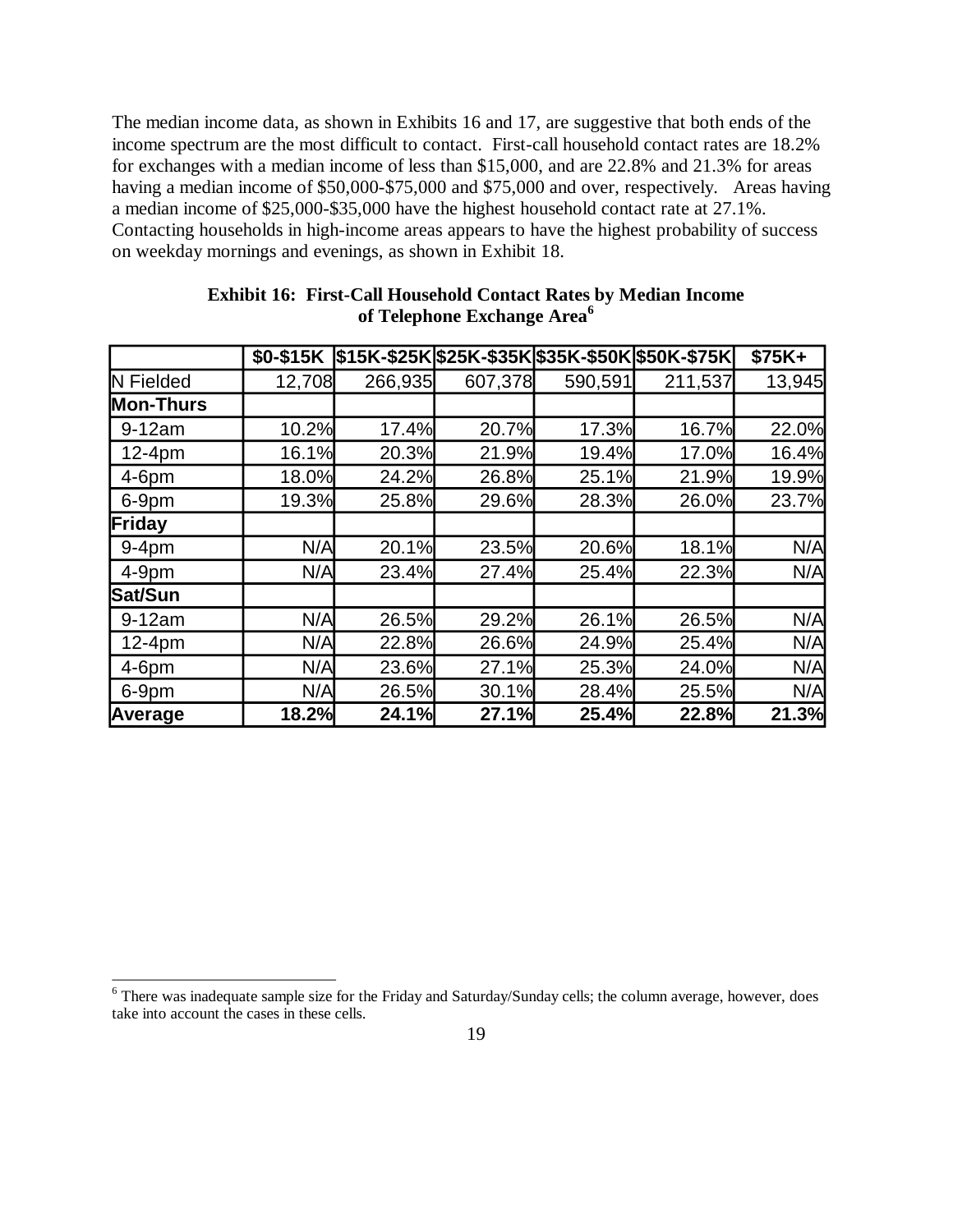

**Exhibit 17: First-Call Household Contact Rates by Median Income of Telephone Exchange** 

**Exhibit 18: Monday-Thursday First-Call Household Contact Rates by Selected Median Income Exchanges**

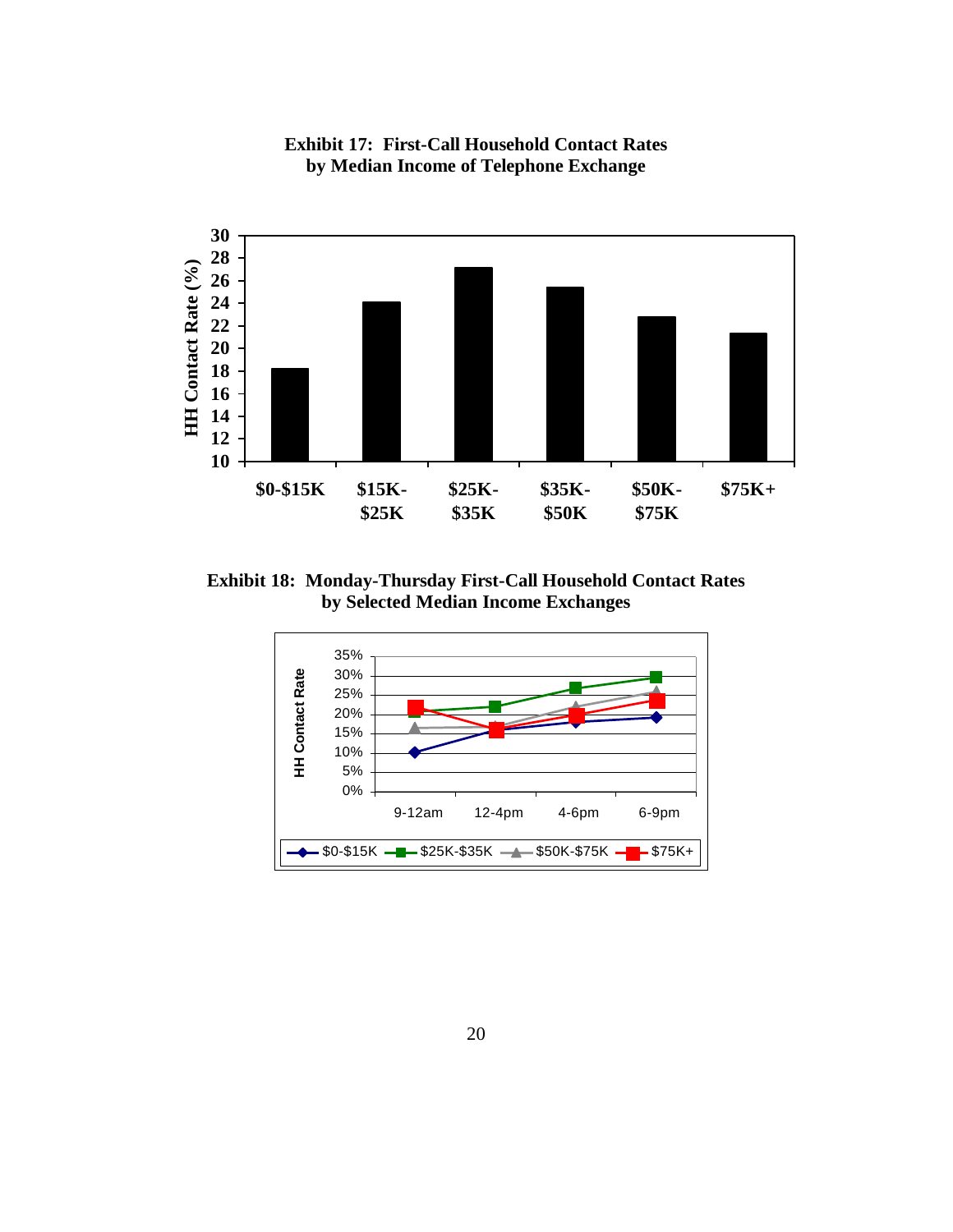# *7. Discussion of Results*

The research suggests that the first call attempt for RDD surveys should be placed on Sunday-Thursday evenings between 6pm and 9pm (respondent local time). A RDD study using a singlecall approach and following this schedule would be expected to have a household contact rate of approximately 28% and a CASRO response rate of approximately 26%, assuming data collection procedures, instrumentation, and staffing are comparable to those employed by the NIS. Placing the first call attempt on weekend afternoons or on weekdays between 4pm and 6pm results in a decrease of approximately 3 percentage points for the contact rate and 1-2 percentage points for the CASRO rate. These rate differences, when multiplied over hundreds of thousands of sampled telephone numbers, may be viewed as large enough to warrant refinements of the CATI call scheduler and the scheduling of interviewers.

The analyses of three-dial call patterns focus on the efficiency of resolving cases as residential, non-residential, or out of scope as well as the efficiency of contacting households. From the perspective of maximizing resolution efficiency, most of the optimal three-dial call patterns have in common these traits:

- Placement of the first call attempt on Sunday-Thursday evenings (6pm-9pm);
- Placement of the second call attempt on the following afternoon;
- Placement of the third call attempt the evening of the second dial attempt.

There are nuances to this pattern to be observed. For instance, if the first call attempt occurs on a Thursday evening, placement of the third call on Saturday morning or afternoon is an efficient alternative to placing the third call attempt on Friday evening. There also appears to be a slight advantage in placing the second call attempt on a weekday between 4pm and 6pm. Counter to our preliminary expectations, calling patterns based on two or three consecutive weekday evening dial attempts were outperformed by calling patterns having an afternoon or late afternoon dial attempt on the second or third dial attempt. This is consistent with Kulka and Weeks' work using a conditional probability approach (1988). This finding is supported by inspection of relatively rare calling patterns (e.g., third call attempt has fewer than 500 dial attempts). Placing an afternoon or late afternoon call attempt on the second or third attempt or, alternatively, placing such call attempts on weekend afternoons or weekends, is shown to be an effective strategy for resolving telephone sample.

First-call household contact rates vary by Metropolitan status. A higher proportion of sampled telephone lines is successfully contacted on the first call attempt in nonMSA areas, with the lowest contact rate belonging to the Central Cities of MSAs. The general tendency for efficient dialing on weekday evenings and weekends apply across the MSA/non-MSA groups. There are no clear, counter-intuitive tendencies that suggest, for example, that there is an advantage in calling Central City areas on weekend mornings compared to weekend evenings.

Similar findings apply to the median income of the exchange. Exchanges with a median annual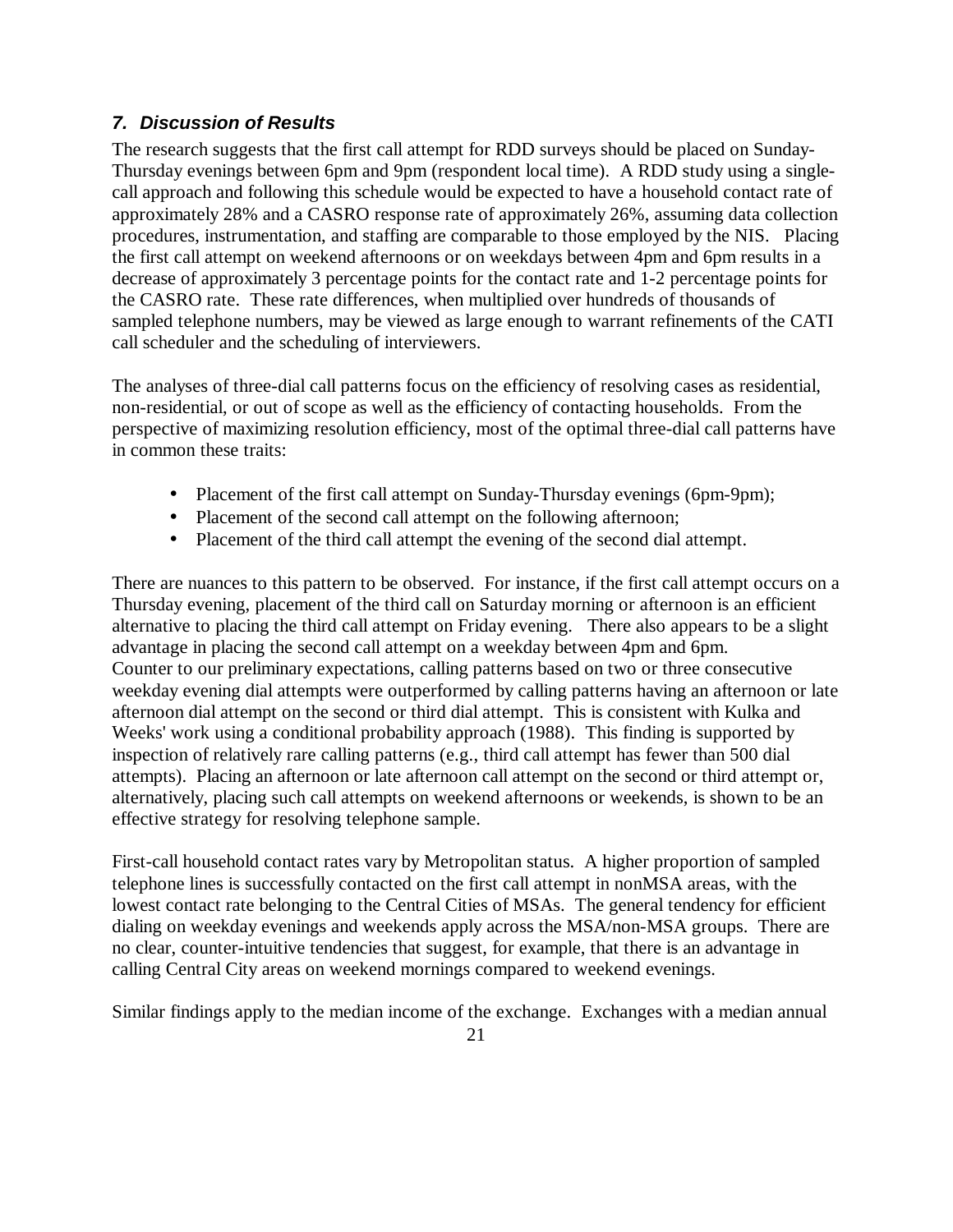income of less than \$15,000 have the lowest first-call contact rate at 18.2%, compared to a high of 27.1% for areas in the range of \$25,000-\$35,000. A finding worthy of further investigation is the relative success of contacting households in high median income exchanges on Monday-Thursday mornings.

# *8. Conclusions*

Because of the large volume of call attempts made in the NIS, relatively small changes in the CATI call scheduler have the potential to increase substantially the efficiency of the study. By patterning the first few call attempts according to algorithms informed by the above analyses, study researchers are attempting to minimize the number of call attempts required to have an adult respondent answer the phone and then complete the eligibility screen and, if appropriate, the interview. A CATI call scheduler based on analyses of calling patterns has the potential to reduce the costs of an RDD survey without compromising the response rate.

The next phase of the research involves aggregating the electronic record of calls and sample frame data across additional data collection years in order to assess longitudinal trends in RDD contact and response rates, to identify any seasonality effects, and to allow for sufficient sample size for identifying five-dial optimal calling patterns.

# *References*

Buckley, P., Dennis, J. M., Saulsberry, C., Coronado, V.G., Ezzati-Rice, T., Maes, E., Roden, A.S., Wright, R.A. (1998). Managing 78 Simultaneous RDD Samples. Proceedings of the American Statistical Association, Section on Survey Research Methods.

Dennis, J.M., Frankel, M., Mathiowetz, N.A., Saulsberry, C., Smith, P.J., Srinath, K.P., Rodén, A.S., and Wright, R.A. Analysis of RDD Interviews by the Number of Call Attempts: The National Immunization Survey. Forthcoming in the 1999 Proceedings of the American Statistical Association, Section on Survey Research Methods.

Ezzati-Rice, T.M., Coronado, V.G., Wright, R.A., Frankel, M.R., Hoaglin, D.C., Loft, J.D. (1999). Estimating Response Rates in Random-Digit Dialing Surveys that Screen for Eligible Subpopulations. Presentation at the International Conference on Survey Nonresponse, October 28-31, 1999.

Ezzati-Rice, T.M., Zell, E.R., Battaglia, M.P., Ching, P.L.Y.H., and Wright, R.A. (1995). The Design of the National Immunization Survey. Proceedings of the Section on Survey Research Methods, American Statistical Association, 668-672.